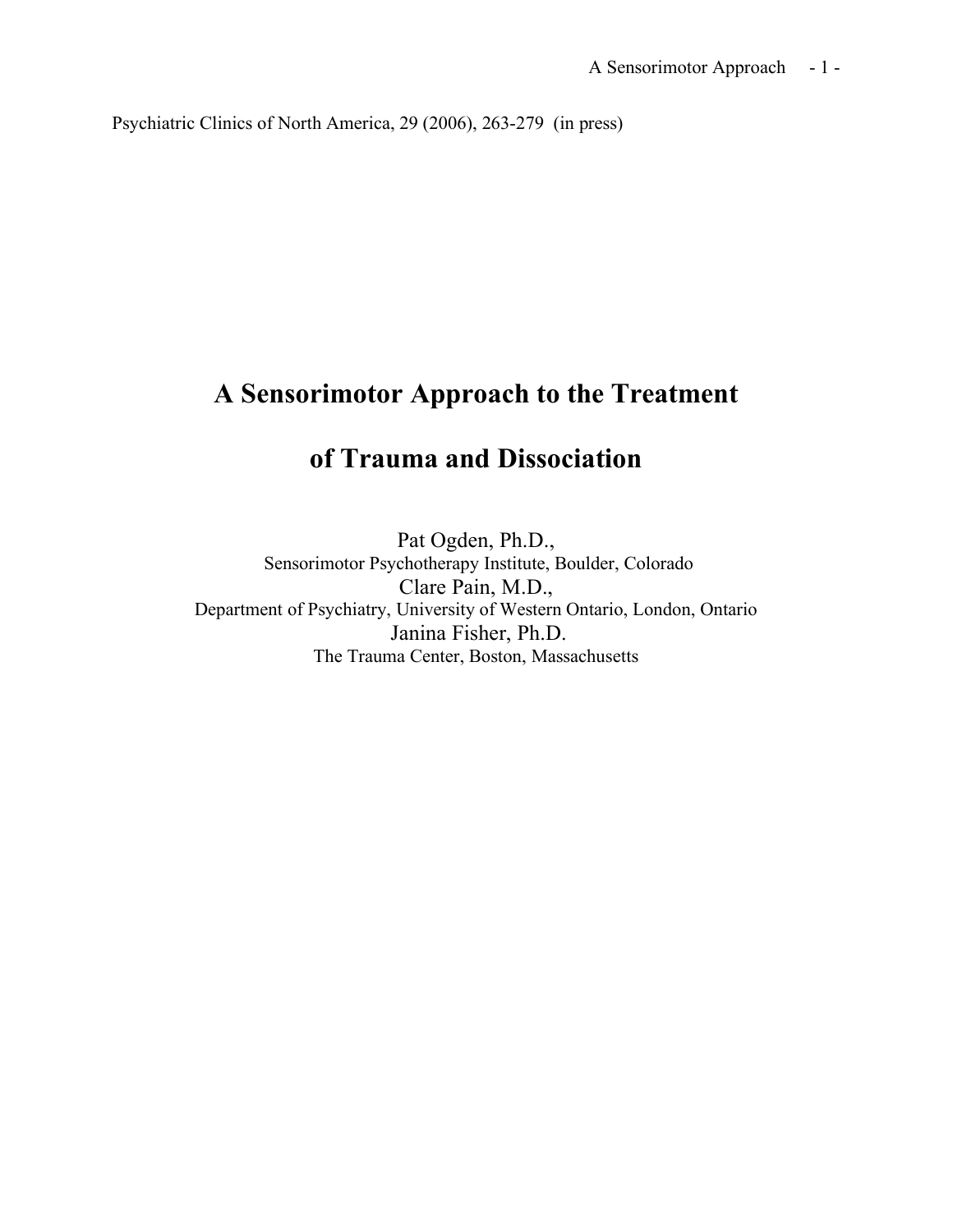### **A Sensorimotor Approach to the Treatment of Trauma and Dissociation<sup>1</sup>**

Pat Ogden, Ph.D., Clare Pain, M.D., and Janina Fisher, Ph.D.

Psychotherapists who work with survivors of psychological trauma recognize the almost inevitable clinical complexity of trauma-related disorders. Traumatized individuals do not just suffer with memories of tragic and horrifying experiences: they demonstrate a number of complicated and debilitating signs, symptoms and difficulties consisting primarily of bodily responses to dysregulated affects. These often have no clear subjective connection to their fragments of narrative memory (North, et al., 1999).

Most traumatized individuals fulfill the criteria for a number of co-existing diagnoses, which usually include mood disorders, anxiety disorders, substance abuse and dependence disorders, eating disorders, somatoform disorders, and medically unexplained symptoms (Davidson, Jughes, Blazer & George, 1991; Faustman & White, 1989; Kulka, et al., 1990). These complications are reflected in the DSM-IV TR by the inclusion of more than 12 associated features of PTSD (American Psychiatric Association, 2000). The formal diagnosis of PTSD contains three diagnostic post-traumatic symptom clusters: symptoms indicative of intrusive reliving of the trauma, the avoidance and numbing symptoms, and symptoms of increased autonomic arousal. The episodic alternation between the avoidance and reliving symptoms "is the result of dissociation: traumatic events are distanced and dissociated from usual conscious awareness in the numbing phase, only to return in the intrusive phase" (Chu, 1998). Triggered by stimuli reminiscent of the trauma, these dissociated fragments of past experience return unbidden in the form of both psychological symptoms (amnesia, cognitive schemas of badness or worthlessness, intrusive images, dysregulated emotions) and somatoform symptoms (physical pain, physical numbing, intrusive sensations, and dysregulated autonomic arousal) (Brewin, Dalgleish, Joseph, 1996). However, despite the central involvement of somatoform symptoms in the expression of unresolved trauma, the autonomic and somatic components of trauma-related

*<sup>1</sup> To be printed in Psychiatric Clinics of North America, <sup>2006</sup>*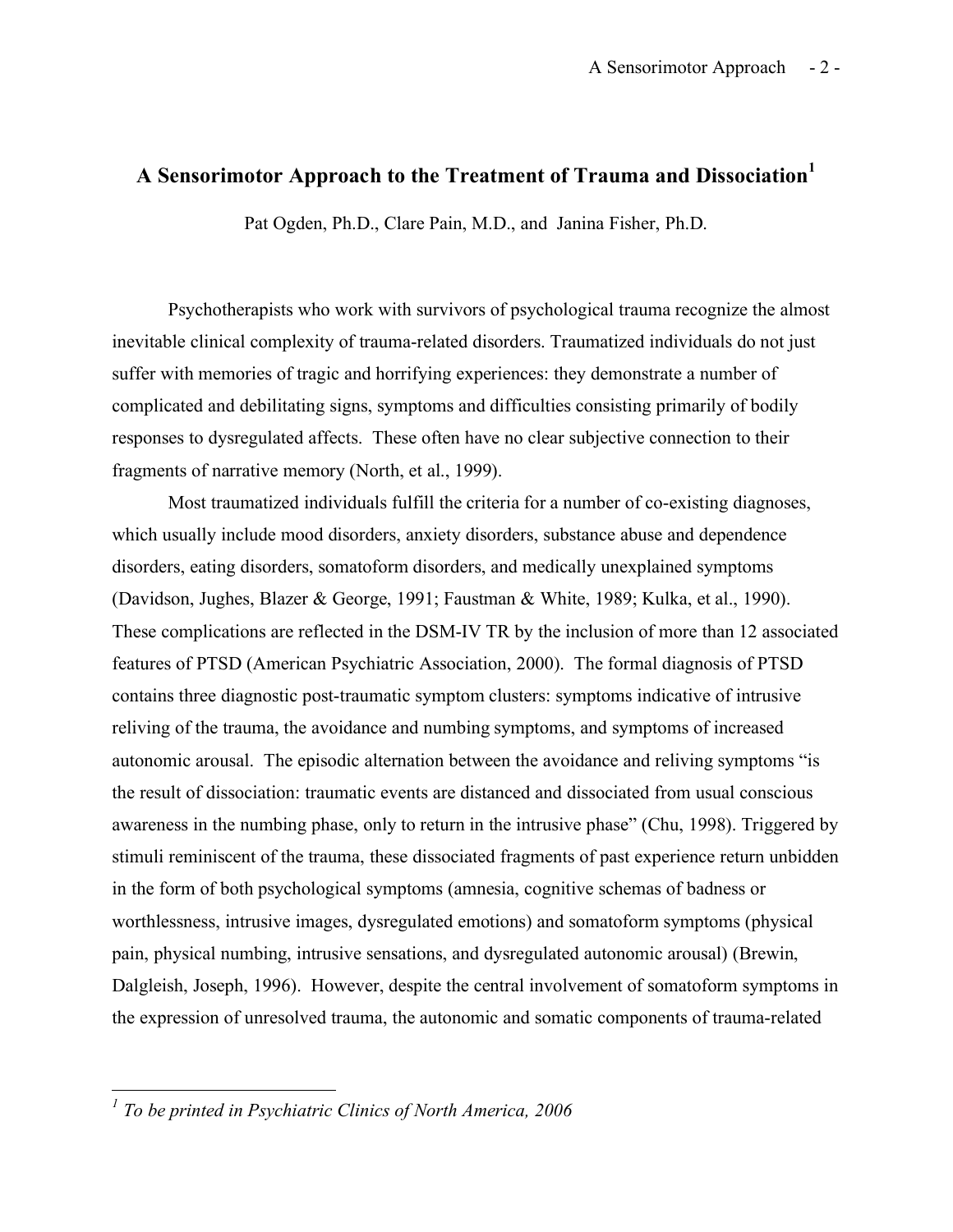disorders have been relatively neglected in both the treatment and understandings of these disorders (van der Kolk, 1994)

#### **Talk therapies and exposure therapy:**

Although there is evidence to suggest that treatments targeting the various symptoms and problems of trauma-related disorders can promote significant improvement in some patients, full remediation of these disorders is elusive (Bradley, Greene, Russ, Dutra & Westen, 2005; Ursano, et al., 2004). Traditional "talk therapy" approaches, a category that includes any method that depends on the words of the client as the primary entry point of therapy, have tended to address the explicit, verbally accessible components of trauma. They emphasize the role of narrative, emotional expression, and meaning-making (Brewin & Holmes, 2003; Herman, 1992). However, because avoidance and withdrawal comprise a core diagnostic cluster in traumarelated disorders, it is increasingly recognized that in vitro and/or imaginal exposure to the potent elements in the patient's experience is usually a necessary ingredient in successful trauma treatment (Foa & Rothbaum, 1998). Although a potentially effective ingredient, exposure to episodes of past trauma in any model of therapy can exacerbate rather than resolve symptoms. As the narrative or explicit memory is re-told, the implicit, somatosensory components of the memory are simultaneously activated, frequently leading to a re-experiencing of somatoform symptoms which can include: autonomic dysregulation, dissociative defenses associated with hyper and hypoarousal states, intrusive sensory experiences and involuntary movements. This debilitating, repetitive cycle of mind-body triggering can thwart desensitization regimes and keep past trauma "alive," prolonging rather than resolving, trauma-related disorders (Aposhyan, 2004; Kepner, 1987; LeDoux, 1996; Rothschild, 2000; Siegel, 1999; Van der Hart & Steele, 1999; Van der Kolk, McFarlane & Weisaeth, 1996). A considerable number of patients do drop out of exposure therapy, perhaps because they are not sufficiently stable to manage it without the threat of retraumatization (Burnstein, 1986; Devilly & Foa, 2001; Pitman, et al., 1991; Scott & Stradling, 1997; Tarrier, 2001; Tarrier, Sommerfield, Pilgrim & Humphreys, 1999).

For the clients who are able to sustain exposure-type treatments there are two which are popular and well researched, and which in different ways address the behavioural avoidance as well as the reliving and hyperarousal responses. They are Prolonged Exposure (PE) (Foa, et al., 1999) and Eye Movement Desensitization and Reprocessing (EMDR) (Shapiro, 1989). Both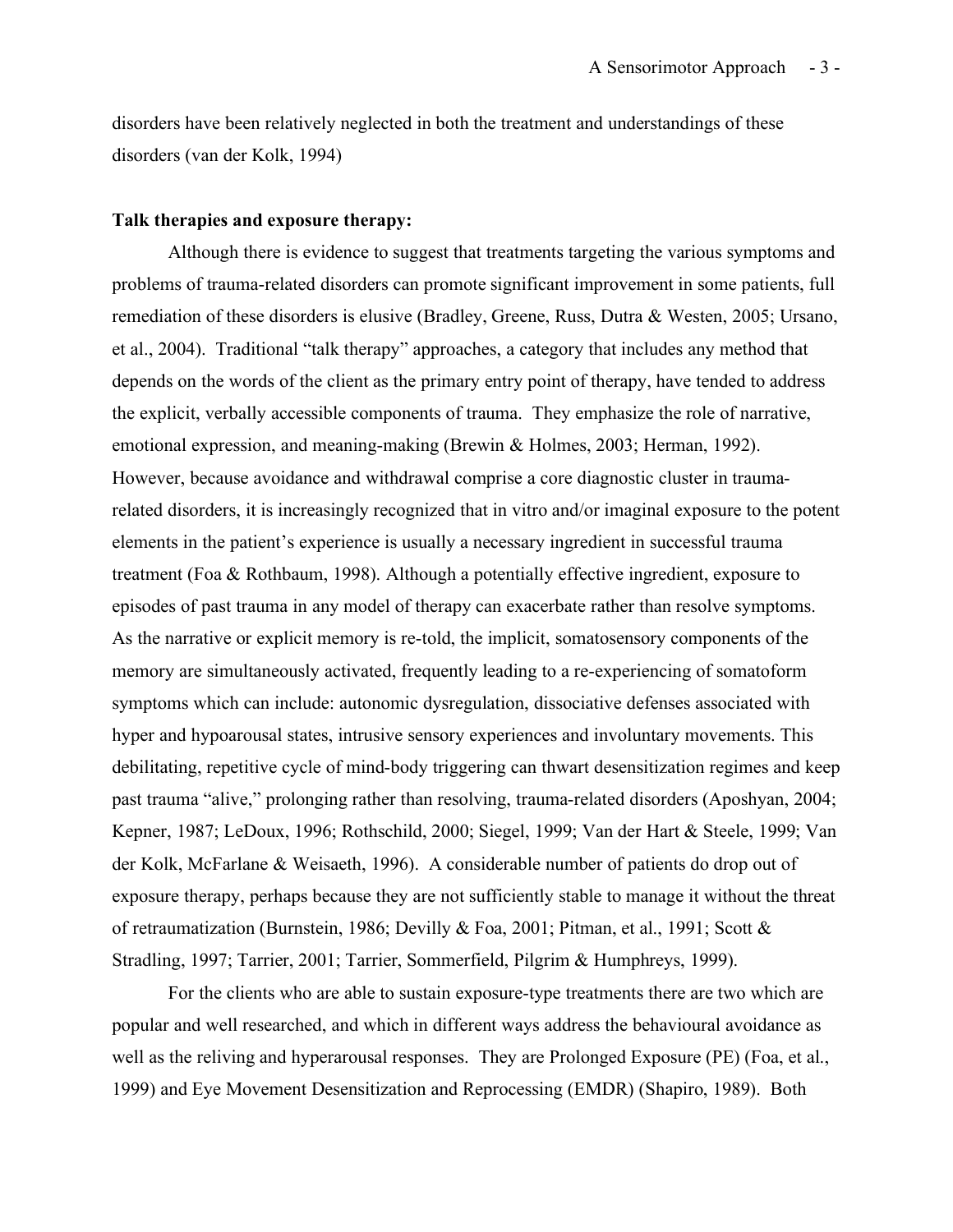therapies have also been studied in treatment trials with patients who are relatively stable and/or have adult-onset, single-incident trauma. However, even in well-run studies of validated treatments, only about 50% of patients demonstrate significant improvement. For example, in a study comparing PE vs. cognitive restructuring (Tarrier, et al, 1999), the majority of subjects had experienced a traumatic event lasting less than one hour. Results demonstrated that the effects of both treatments were comparable but, at six months follow-up, half of the treated individuals still met the criteria for PTSD while only 25% reported a return to premorbid functioning. In a similarly well-conducted study of imaginal exposure, cognitive restructuring, or a combination of both as compared with relaxation training, all but the relaxation training had a beneficial effect in decreasing PTSD symptoms (Marks, Lovell, Noshirvani, Livanou, & Thrasher, 1998). However, although only one third of subjects still met the criteria for PTSD at termination, less than 50% showed a marked improvement. Strict inclusion and exclusion criteria can serve to increase rates of effectiveness, as demonstrated by an effectiveness study in which PE was compared both to stress inoculation and the combination of both (Foa, et al, 1999). Despite the superior results for PE in this study, still less than 50% of the subjects (all female assault victims) were found to have good end state functioning at one-year follow up.

#### **Top down and bottom up therapies:**

It is perhaps the sensorimotor symptoms and the autonomic dysregulation of chronic traumatic re-experiencing and avoidance, which prove difficult to ameliorate, even in the relatively straightforward PTSD clients who have single-incident traumatic experience as adults. To address these bodily based symptoms of trauma as well as the psychological components, a different approach to treatment may be helpful. We propose that it is possible to weave sensorimotor understandings and techniques into existing psychodynamic or cognitivebehavioral models of therapy including exposure treatments (Chefetz, 2004). The working premise in most approaches to psychotherapy, less so with exposure techniques, is that change occurs in a "top-down" direction. That is, a significant change in a patient's thought processes (either through insight, exposure or cognitive restructuring), in conjunction with remembering or therapeutic re-experiencing of the event will resolve the problematic emotions, behaviors and physical symptoms of the patient. Although top-down therapy is effective and necessary in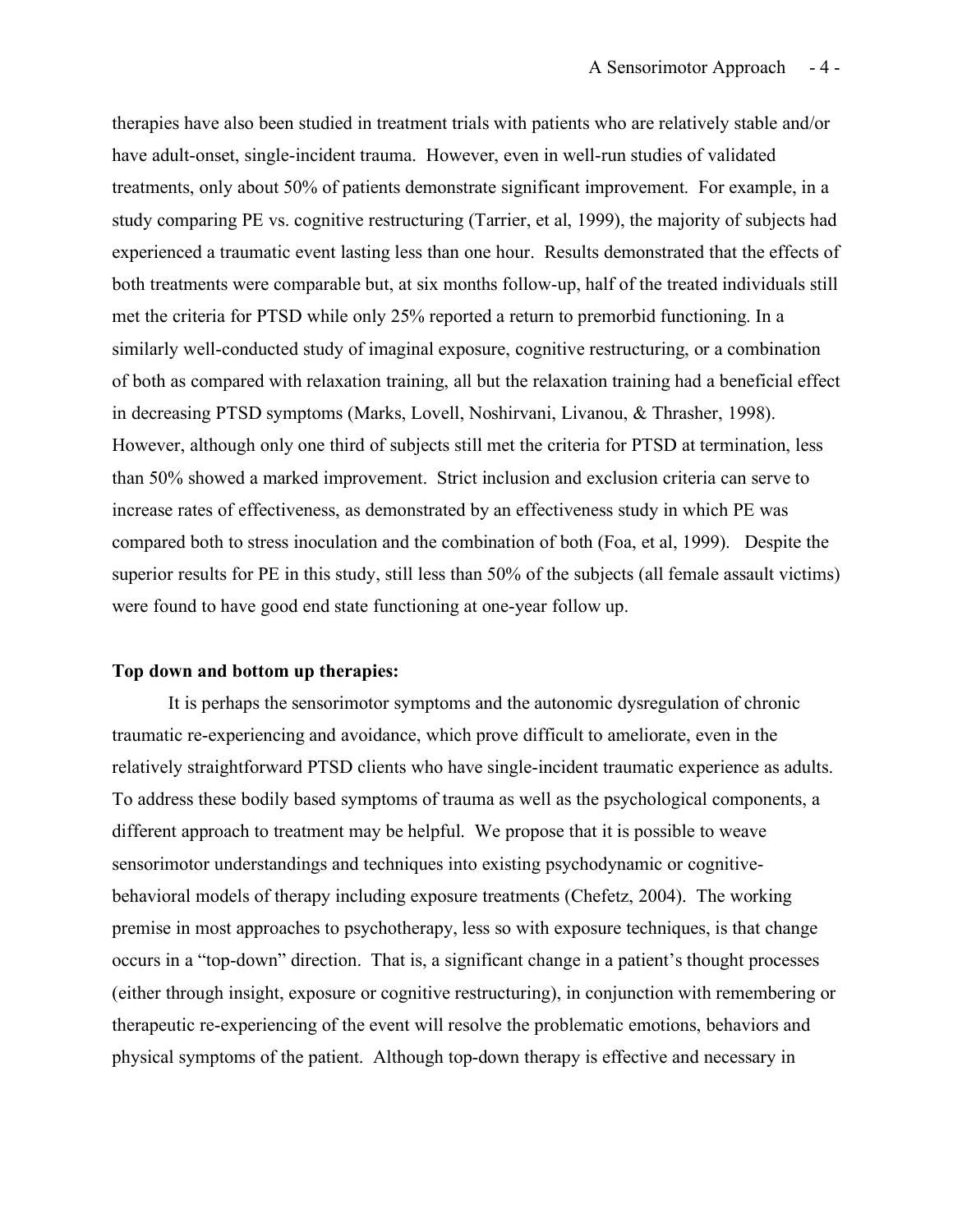helping patients with many important therapeutic tasks, the addition of "bottom-up" approaches that directly address the effects of traumatic experience on the body may be equally necessary.

Sensorimotor psychotherapy (Ogden & Minton, 2000; Ogden, Minton & Pain, in press) is an approach developed to address specifically the resolution of the somatic symptoms of unresolved trauma. In sensorimotor psychotherapy, bodily experience becomes the primary entry point for intervention, while emotional expression and meaning-making arise out of the subsequent somatic reorganization of habitual trauma-related responses. That is, sensorimotor approaches work from the "bottom-up" rather than "top-down," By attending to the patient's body directly, it becomes possible to address the more primitive, automatic and involuntary functions of the brain that underlie traumatic and post-traumatic responses. Sensorimotor psychotherapy is founded on the premise that "the brain functions as an integrated whole but is comprised of systems that are hierarchically organized. The 'higher level' [cognitive] integrative functions evolved from and are dependent on the integrity of 'lower-level' [limbic and reptilian] structures and on sensorimotor experience" (Fisher, Murray & Bundy, 1991).

The capacity of human beings for self-awareness, interpretation, abstract thought and feeling exists within this developmental and hierarchical relationship to the instinctual and nonconscious responses of the body. These hierarchically-organized, interconnected responses range from instinctual arousal and mammalian defenses, feelings and affective expression to thoughts, reflective self awareness and meaning-making. Wilbur's (1996) notion of hierarchical information processing describes the evolutionary and functional hierarchy among these three levels of organizing experience: cognitive, emotional and sensorimotor. In neuropsychology, MacLean (1985) has conceptualized this hierarchy as the "triune brain," or a "brain with a brain within a brain." In MacLean's theory, the human brain is the product of evolutionary hierarchical development: first to develop in the human infant is the reptilian brain (comprised of the brain stem and cerebellum), which governs arousal, homeostasis of the organism, reproductive drives, sensation and instinctual movement impulses, the heart of sensorimotor experience. The 'second' brain is the "paleomammalian brain" or "limbic brain," found in all mammals, which anatomically surrounds the reptilian brain and serves to regulates somatosensory experience, emotion, memory, some social behavior, and learning (Cozolinno, 2002). Last to develop phylogenetically is the neocortex, which enables cognitive information processing, self-awareness, executive functioning, and conceptual thinking (MacLean, 1985).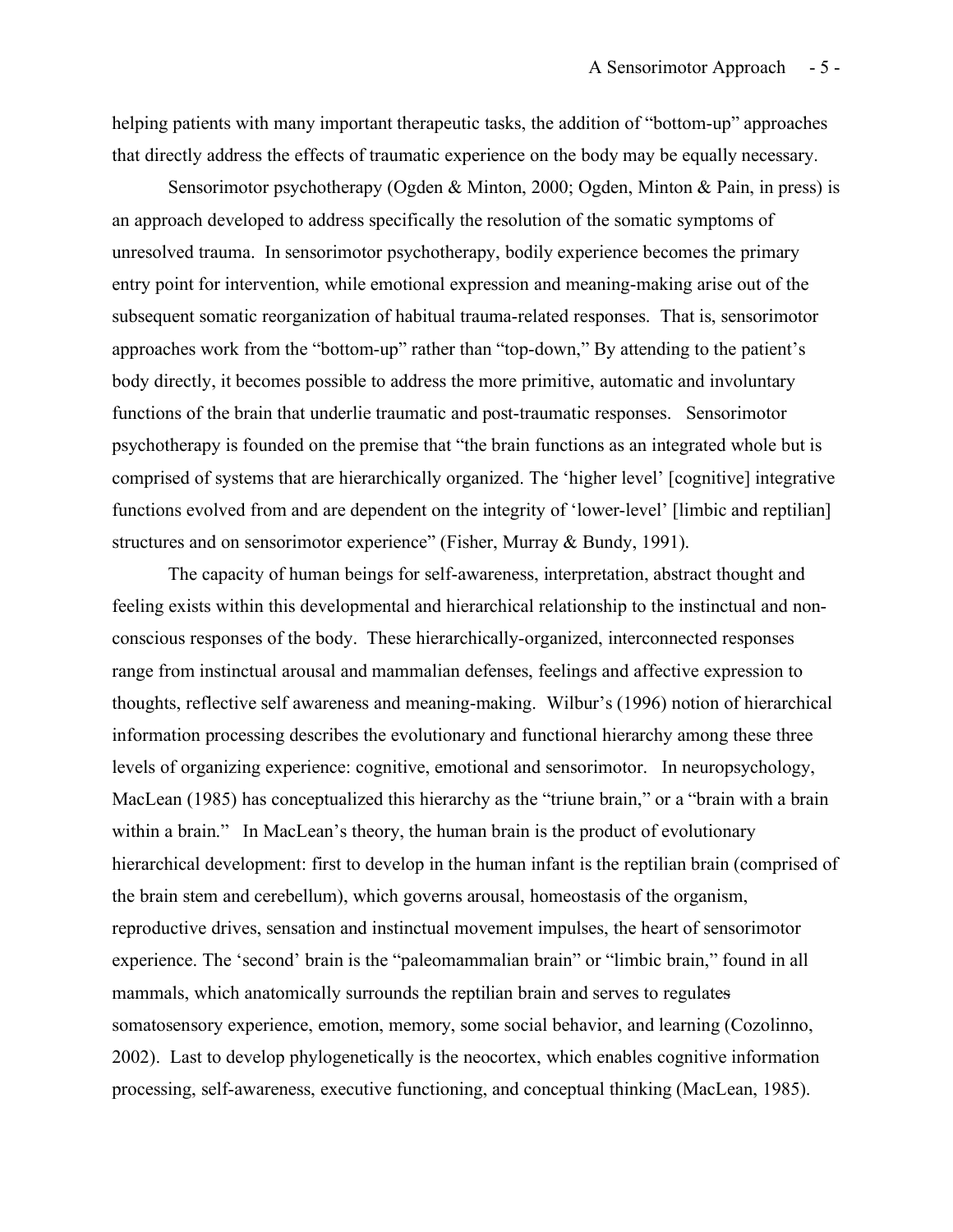This hierarchical organization results in two distinctly different directions of information processing: from the "top-down" or the "bottom-up," and the interplay between them holds significant implications for the treatment of trauma (Ledoux, 2002). Schore (2002) notes that for adults, in non-traumatic circumstances, "higher cortical areas" act as "control centers," such that the orbital prefrontal cortex hierarchically dominates subcortical activity with "veto power" over limbic responses. Thus, top-down processing enables us to outline plans, determine what to accomplish for the day, and then structure time to meet particular goals. Emotions and sensations, such as feelings of frustration, fatigue, or physical discomfort, may be overridden in order to accomplish these priorities. It is as though, most of the time, we hover just above our somatic and sensory experience, not allowing it to be the primary determinant of our actions without conscious decision-making. For the traumatized individual, however, the intensity of trauma-related emotions and sensorimotor reactions often disorganizes the individual's cognitive capacities, interfering with the ability for cognitive processing and top-down regulation. This phenomenon has been described as "bottom-up hijacking" and is a frequent source of problems for trauma survivors (LeDoux, 2002).

When bottom-up hijacking occurs, dysregulated autonomic arousal generates strong waves of body sensations and affects, which in turn are interpreted as data that confirm the cognitive conviction of threat, exposure, or helplessness. For example, if a body sensation such as rapid heart rate, is interpreted as fear or panic, each of those aspects of the experience sensorimotor and emotional—inflate and compound the other. If, in addition they are interpreted as meaning, "I am not safe," both physical sensation and emotion will further intensify, and arousal can quickly escalate beyond the person's tolerance or integrative capacity. Adaptive top-down regulation is temporarily lost, leaving the individual at the mercy of bottomup hijacking.

The idea that what we think directs how we feel is a fundamentally important development of Cartesian theory which has informed the influential therapies of the western world. However, if traumatic memories largely consist of reactivated nonverbal implicit-type memories and habitual procedural responses with limited explicit memory components, then such memories may not be transformed adequately by insight alone (Grigsby & Stevens, 2000; Siegel, 1999; Sykes, 2004). We propose that sensorimotor interventions that directly address the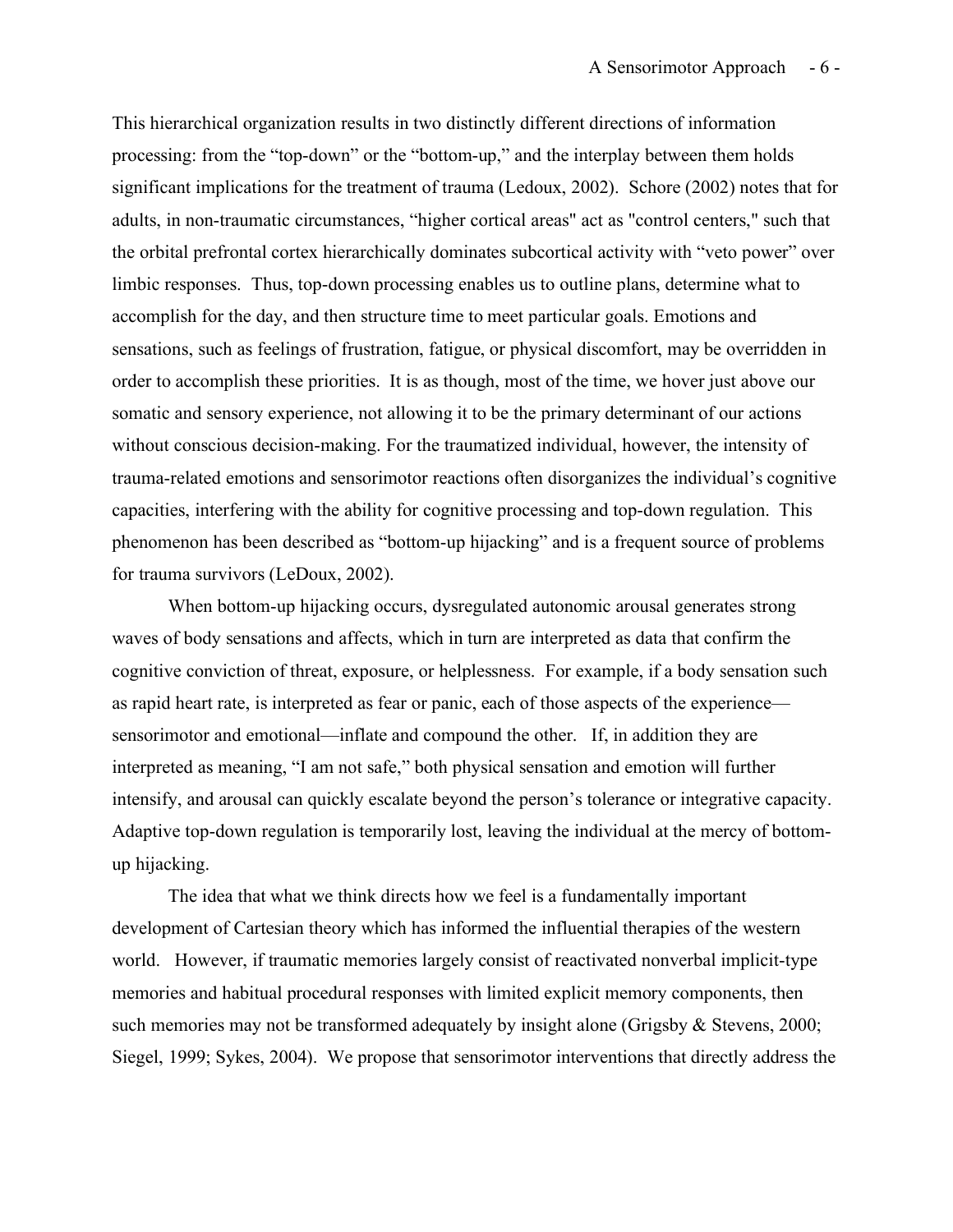body can work to process implicit-type memories, challenge procedural learning and help to regulate dysregulated autonomic arousal.

In Sensorimotor psychotherapy, the client's cognitions are engaged to evoke mindful observation of the interplay of their perceptions, emotions, movements, sensations, impulses, and thoughts (Kurtz 1990). In the act of noticing their bodily experience, innate somatic regulatory capacities, or "resources," become spontaneously available or can be evoked by the therapist: resources such as taking a breath, adjusting the spine, making a movement, orienting perceptually and physically to the environment. For example, with the help of his therapist, Jim realized that the perpetual slump in his spine had served to maintain his feelings of inferiority, helplessness and passivity. As this component of his early abusive experience was addressed somatically, his posture gradually became more erect, transformed from a physical liability to a physical resource that supported his newly found sense of well-being and competency. His thoughts correspondingly started to become less negative, his emotions more buoyant. In the hands of an informed body-oriented psychotherapist the client's body gradually becomes his ally rather than his enemy in the process of healing from trauma. Such somatic changes often in and of themselves help to resolve the habitual trauma-related responses or provide enough stability to allow more intense exposure to traumatic material.

#### **Bottom-up Dysregulation and the Window of Tolerance**

The characteristic components of the trauma response, a poor tolerance for stress and arousal with consequent affect dysregulation, render traumatized individuals either hyperaroused, experiencing "too much" activation, or hypoaroused, experiencing "too little" (van der Kolk, et al, 1996). In neither state can information be processed effectively, top-down regulation is lost as that patient feels endangered and meaning-making becomes biased by the danger signals. The hyperaroused patient is tormented by intrusive re-experiencing of the trauma. Whereas the perceptual distortions and losses for the hypoaroused patient can involve not only a sense of separation from the self, as in derealization and depersonalization, but also motor weakness, paralysis, ataxia, numbing of inner body sensation, as well as cognitive abnormalities, such as amnesia, fugue states, and confusional states (Van der Hart, Nijenhuis, Steele & Brown, 2004). Although hyperarousal symptoms and intrusive re-experiencing are commonly considered the hallmark symptoms of trauma, not all trauma patients respond to trauma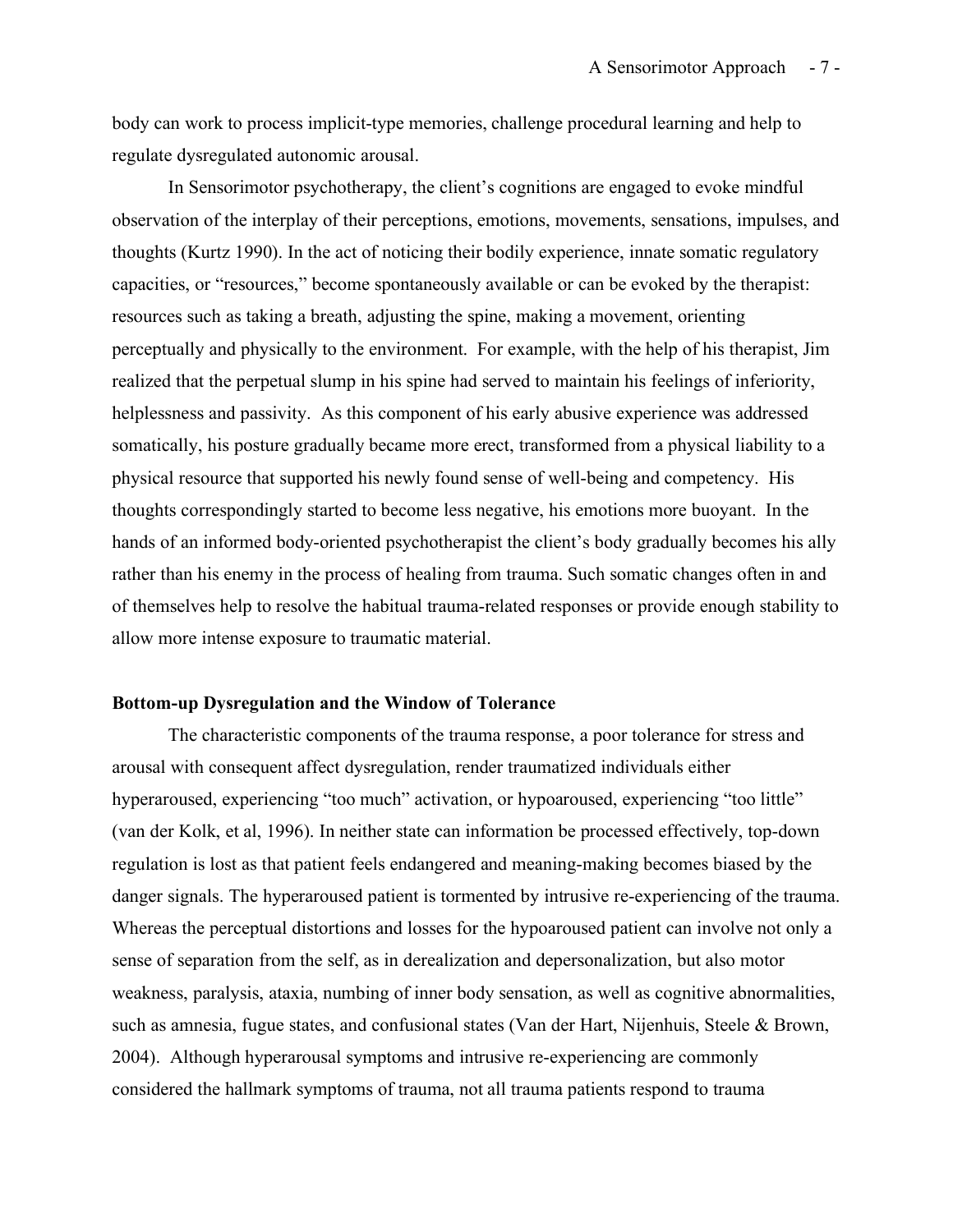reminders with hyperarousal, in one study, 30% of subjects responded with hypoarousal and emotional symptoms when hearing their trauma scripts read to them (Lanius, et al., 2002).

In order to put the past in the past, it is necessary in therapy to process traumatic experience in a state of "optimal arousal." The optimal zone between the two extreme physiological states of autonomic hyper- and hypoarousal has been described by Daniel Siegel (1999) as the "window of tolerance," the range of activation within which the individual can experience psychophysiological arousal as tolerable or manageable. In this zone the patient can integrate information on cognitive, emotional and sensorimotor levels. All of the interventions characteristic of sensorimotor psychotherapy either seek to develop or rely upon the patient's achievement of a stable and generous window of tolerance.

The extremes of autonomic arousal that might have been adaptive at the moment of danger ultimately become the source of therapeutic impasse when the patient cannot maintain arousal within the window of tolerance (Chefetz, 2000). As a threat is first perceived, an instinctive mind/body chain reaction is set in motion, involving cascades of neurochemicals that mobilize the sympathetic nervous system and prepare the individual for flight, fight and freeze defenses. When adaptive responses are successful, the body utilizes and metabolizes the neurochemicals and arousal may gradually return to an optimal zone when the threatening stimulus has receded or disappeared. However, in the wake of a traumatic experience, this return to baseline does not always occur. Especially in cases of extreme or prolonged trauma, or in the context of subsequent inadequacies in soothing and relational support, the individual may have difficulty re-calibrating autonomic arousal (Cloitre, Stovall-McClough & Chemtob, 2004; Herman, 1995; Nemeroff, 2004; van der Kolk, et al., 1996).

Chronic hyperarousal creates a vicious cycle: a hyperaroused nervous system increases vulnerability to state-dependent memory retrieval triggered by trauma-related stimuli, which then results in "increased access to traumatic memories and involuntary intrusions of the trauma, which lead in turn to even more arousal" (van der Kolk, et al., 1996, p. 305). These intrusive perceptual memories appear as symptoms, such as flashbacks and nightmares, causing a rapid heart rate, elevated blood pressure, and altered skin conductance associated with hyperarousal (Lanius, Bluhm, Lanius, Pain, in press; Orr, McNally, Rosen, & Shalev, 2004; Rosen, 2004). Because repeated traumatic responses can result in kindling of survival-related neural pathways, traumatized people tend to become increasingly more vulnerable to progressively minor triggers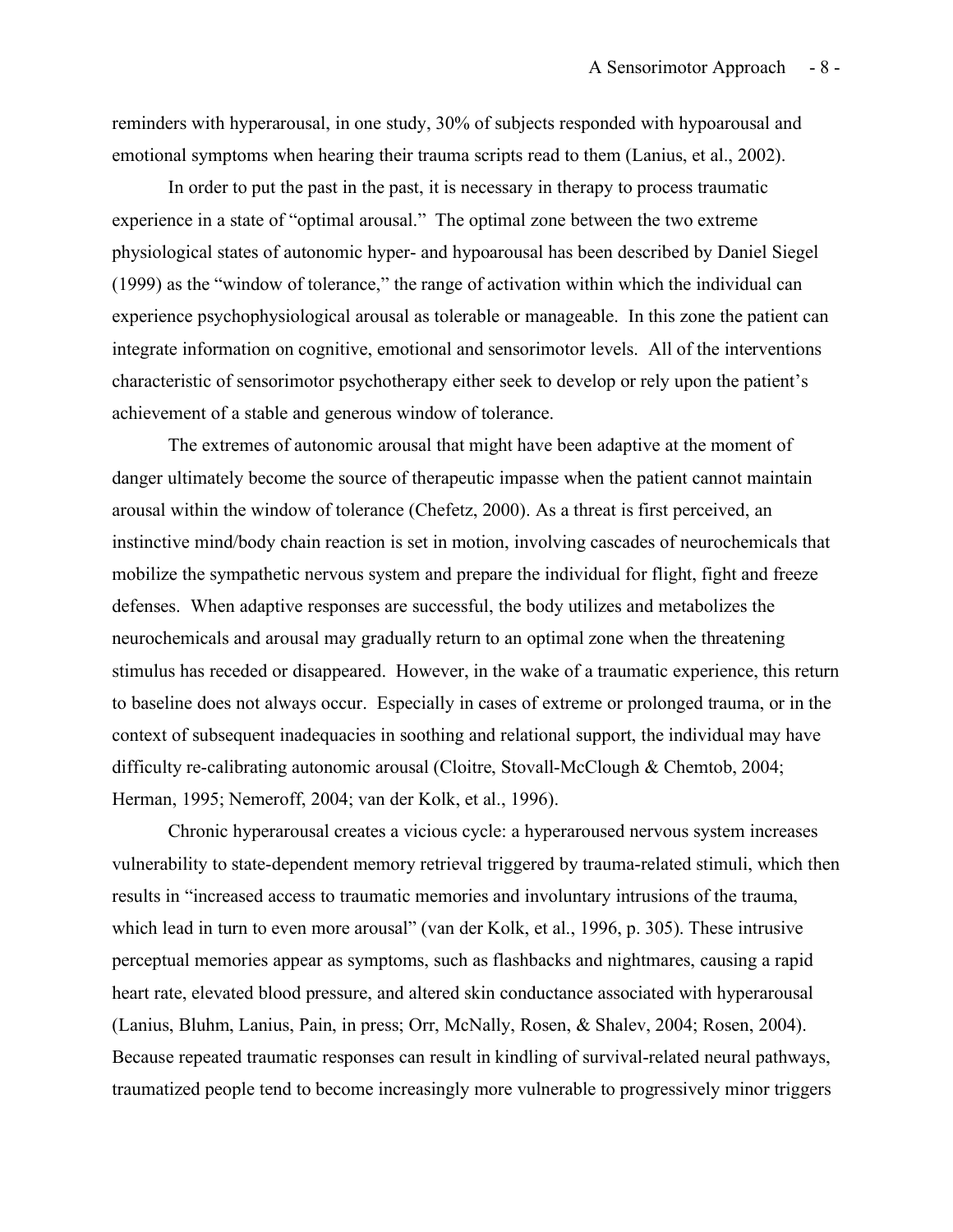(Post, Weiss & Smith, 1995). They remain autonomically "on guard" against danger (either hyperaroused and hypervigilent or hypoaroused and numbly passive), and they fail to notice or integrate new data from the present that tells them that the danger is over. People with traumarelated disorders loose somatic connection to present reality: at a body level, these responses are experienced as the past event happening again and again (van der Kolk, et al., 1996). In sensorimotor psychotherapy, connection to the present is maintained through the use of mindfulness-based techniques. By keeping the treatment focused on the patient's here-and-now somatic experience in the session, by mindfully noticing the trauma as it manifests in changes in heart rate, breathing and muscle tone, the individual is encouraged to experience being "here" now, while acknowledging the "there and then" of traumatic experience.

#### **Defensive Subsystems**

In the context of threat, hyper- and hypoarousal states are accompanied by two general types of defensive responses: either mobilizing defenses (such as fight or flight), or immobilizing defenses (such as freezing and collapse/submission) or both. No one defensive response is "better" than another: all are potentially adaptive and effective at diminishing threat, depending on the situation and the capabilities of the individual. We propose that inflexibility among these defensive subsystems and their over-activity in the absence of threat, involves chronic dysregulated arousal and contributes to the traumatized person's continued distress after the traumatic event is over.

The mobilizing defenses of fight and flight are characterized by arousal of the sympathetic nervous system and the corresponding neurochemically-mediated physical reactions. Flight is probably the most common response to threat when successful escape is probable (Nijenhuis, 1999). When the flight response is activated, the large muscles are primed and ready to mobilize for flight and awareness of any pain or injury is diminished. Flight can be understood not only as running away from danger but also as running toward the person or place that can provide safety (Bowlby, 1988). Versions of the flight response can be observed in patients in a variety of additional, less obvious behaviors, such as twisting, turning, or backing away from a perceived source of danger. If the chance of escape is remote and the threat closes in, the potential victim's attempts at flight may become increasingly frantic. When flight becomes impossible fighting may provide the alternative of self-defense (Nijenhuis & Van der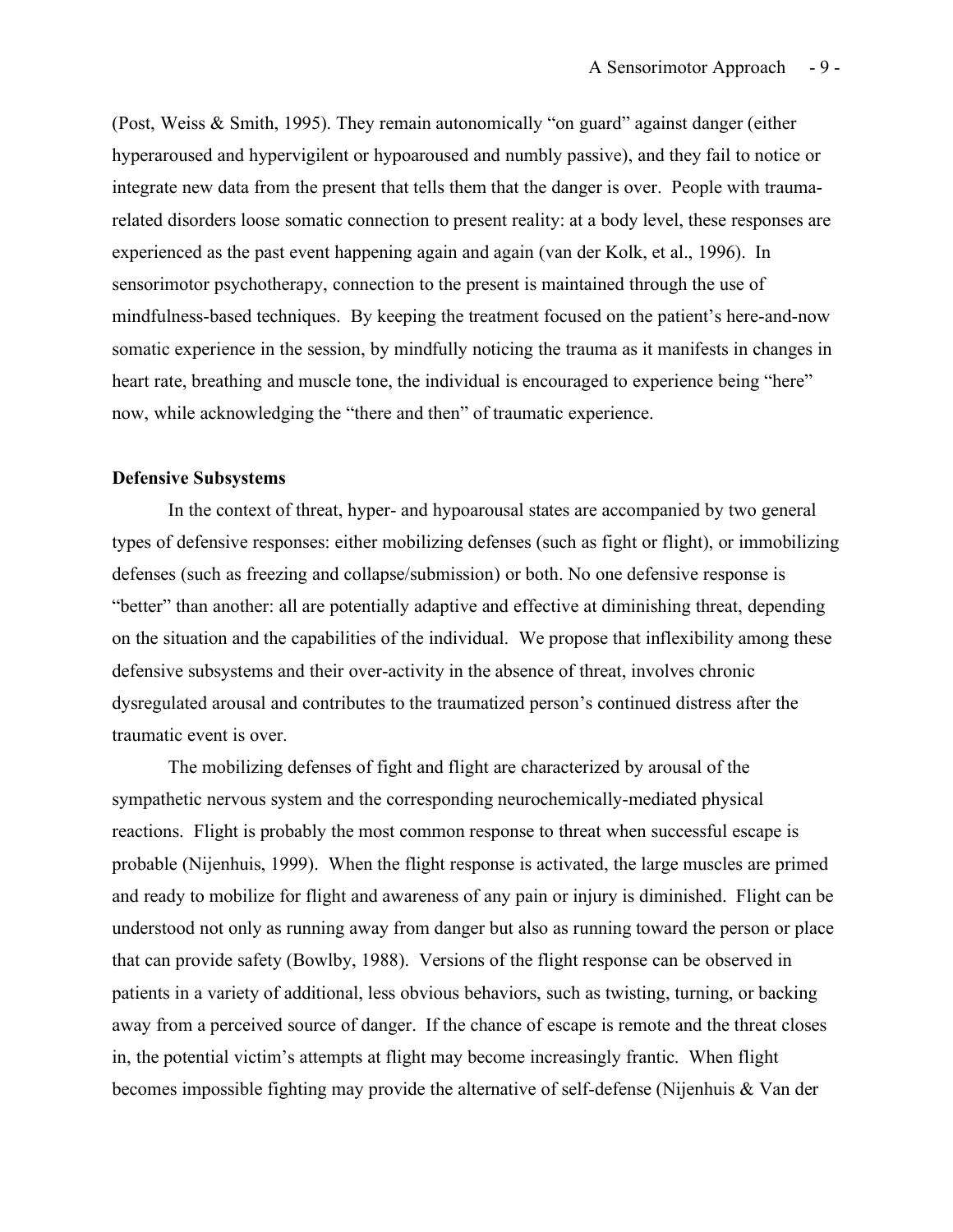Hart, 1999). The fight response is often provoked when the victim feels trapped or whenever aggression might effectively secure safety.

Mobilizing defenses also include innumerable patterns of skilled responses that are both learned and spontaneous and enacted automatically in the course of safely performing physical activities. For example, the ability to drive or operate machinery requires the incorporation of complex movements that, through repetition, become action tendencies that can be executed without thought, such as putting on the brakes and turning the steering wheel to prevent an accident. Such defensive actions anticipate and correct for possible difficulties without invoking flight/fight systems and include such motor acts as engaging the righting reflexes during a near fall, raising an arm for protection from a falling object, avoiding a rock in a downhill ski run, and so on.

In the animal kingdom, the mobilizing defenses give way to immobilizing responses when the former are ineffective or cannot ensure survival (Misslin, 2003; Nijenhuis & Van der Hart, 1999).

According to Nijenhuis and Van der Hart (1999) a child who is being sexually or physically abused by a caregiver is not in a psychological position that enables flight. In some situations running or fighting (mobilizing defenses) would worsen the situation for the child being physically or sexually abused or who witnesses violence, increasing the danger and provoking more violence.

We identify three main immobilizing defenses: freezing, limp passivity or feigning death and submissive behaviors. There seem to be several states which have been described as freezing, we will briefly review them here, although it is the last description which is most clearly aligned with the immobilizing defense. Clients who have experienced freezing frequently report that they were very aware of the environment, especially of threat cues, potential escape routes or protective impulses, feeling energized and tense, ready and able to run if needed. Misslin (2003, p. 58) described freezing as "alert immobility," where there is complete cessation of movement except for respiration and movement of the eyes. This freezing appears to involve a highly engaged sympathetic system in which "muscle tone, heart rate, sensory acuity, and alertness are all high (Lewis, Kelly & Allen, 2004), with the individual waiting for more data from the threat before taking action. Freezing may be the best defense when the threat is a possibility rather than a certainty, in which case flight would be most effective. Another version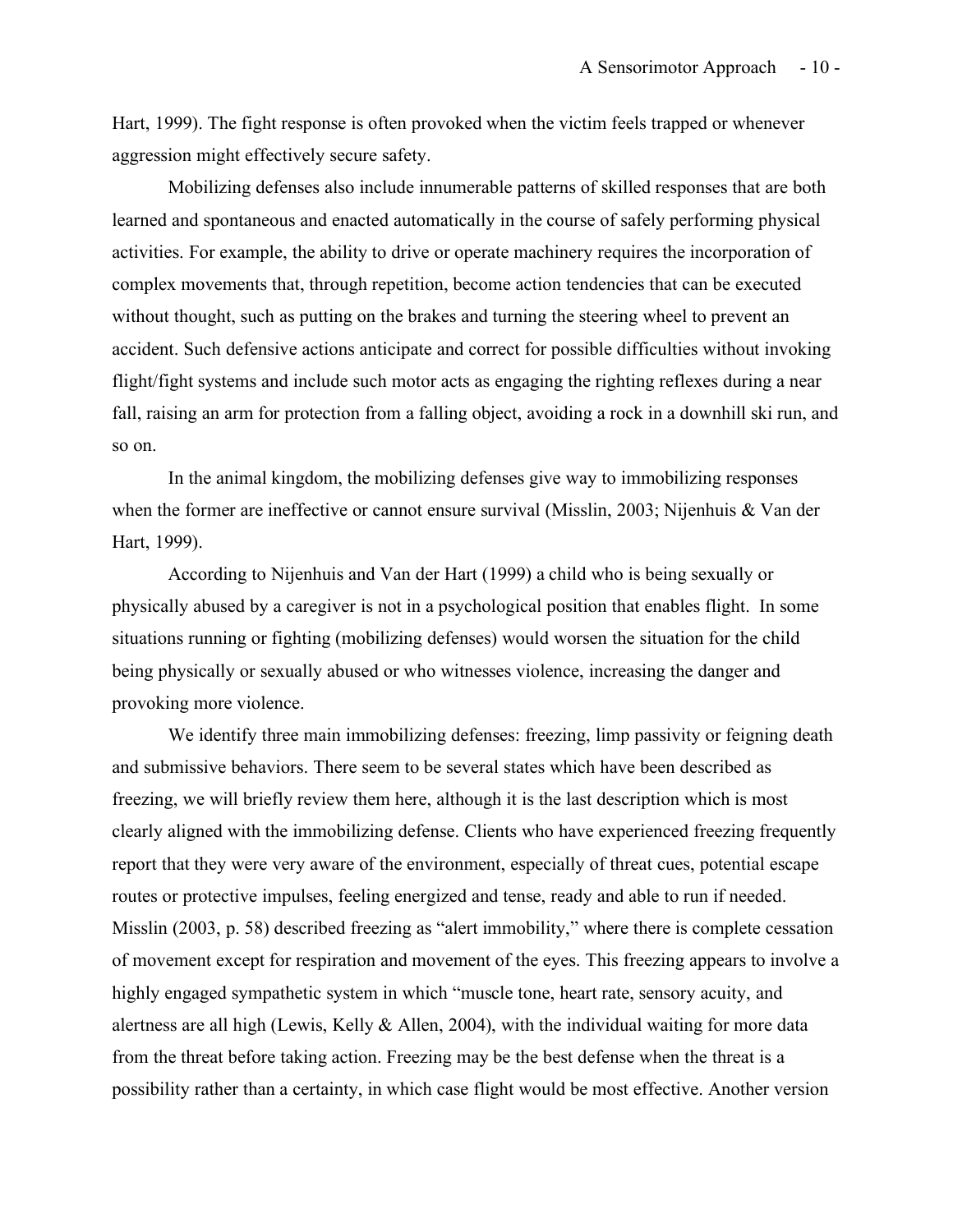of freezing occurs when the predator is still at a distance and motionless behavior may prevent detection. This kind of freezing occurs as a "preventative" measure in nature, as when baby deer are left camouflaged in tall grass while the mother is away foraging for food. For children growing up in traumatogenic environments, freezing behavior often accompanies hiding from threat, for example, in the closet, behind a chair or under the stairs. Freezing promotes safety in these instances, because the child is still and quiet it increases the likelihood that he or she will remain un-noticed. Clients also describe a third type of freezing as feeling "paralyzed," terrifyingly incapable of moving and unable to breath. This version is associated with a sense of being "trapped." There is a concurrently high level of arousal, combined with an inability to take action (Levine, 1997; Siegel, 1999). Siegel (1999) has postulated that with this kind of freezing, both the sympathetic and the parasympathetic systems are aroused simultaneously, which produces muscular constriction paired with a feeling of paralysis.

As we have noted freezing is accompanied by sympathetic nervous system arousal, whereas the immobilizing defenses of feigning death, behavioral shutdown, and/or fainting are powered by the parasympathetic dorsal branch of the vagus nerve (Porges, 1995). These defensive variants (feigning death, behavioral shutdown and or fainting) of the immobilizing defensive responses are apparent states of passivity that involves the subject becoming "limp:" the muscles become flaccid rather than tense and breathing shallow (Holman, Silver, 1998; Levine, 1997; Scaer, 2001). Patients often describe this condition as feeling "trancelike or dreamlike", it is accompanied by a reduced capacity to attend to both the external environment or to internal phenomena. Anesthesia, analgesia, and the slowing of muscular/skeletal responses (Levine, 1997; Nijenhuis, 1999; Van der Hart, van Dijke, van Son, & Steele, 2000) often cooccur in this group of responses as well.

Submissive behaviors (such as crouching, avoiding eye contact, and generally appearing physically smaller and therefore non-threatening) are also common among traumatized individuals. Submissive behaviors serve a protective and preventative function, as they "aim at preventing or interrupting aggressive reactions" (Misslin, 2003, p. 59). Body language in these circumstances is characterized by non-aggressive movements, automatic obedience and helpless compliance in which the eyes are lowered and the back is bowed before the perpetrator. A version of this condition, described as "robotization" has been noted in Nazi concentration camp survivors; it includes mechanical behavior and automatic obedience, without question or thought,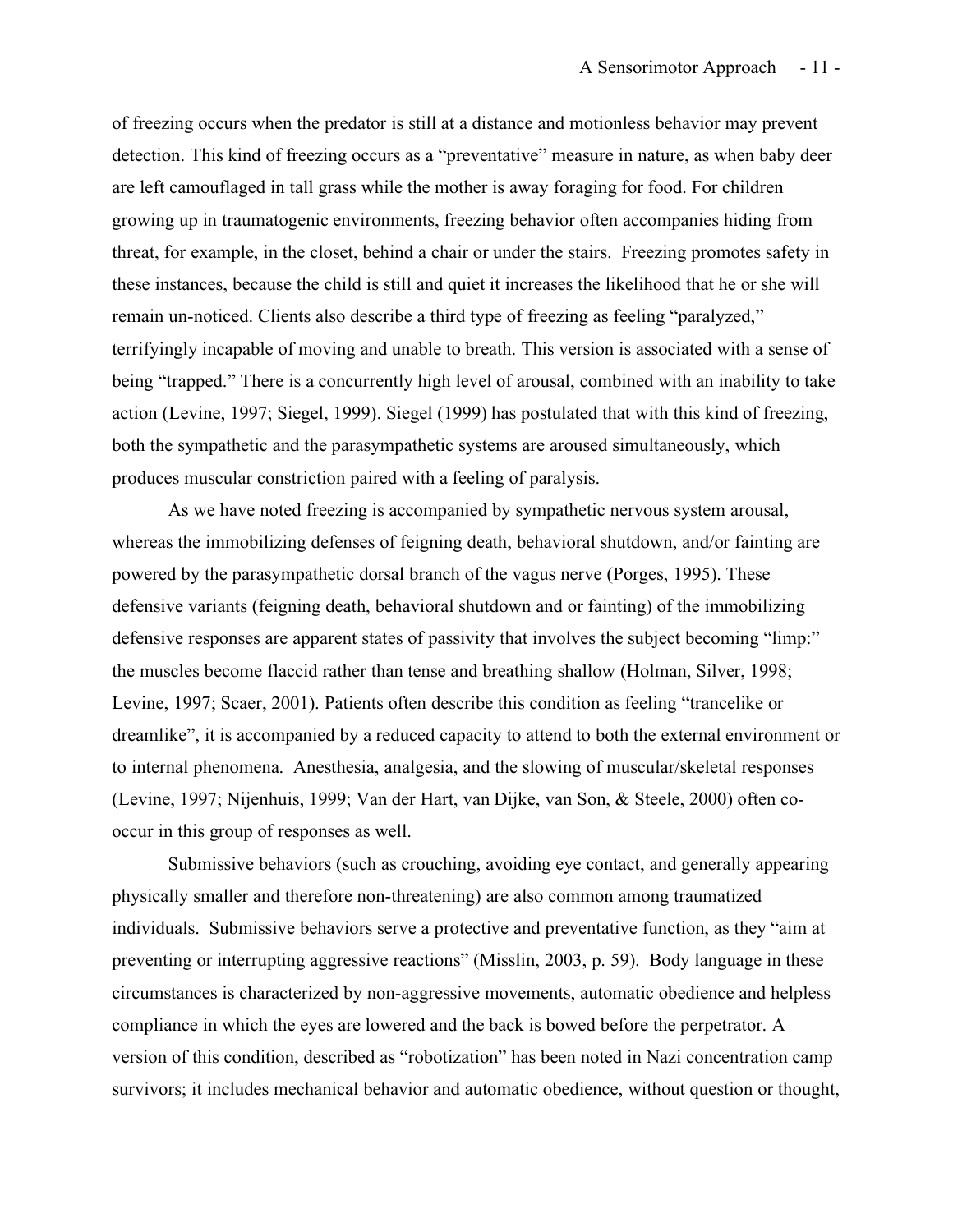to the demands of others (Krystal, 1988). Elements of the behavior, such as downward flexion (head ducking), appear to be part of the fixed action patterns of fear. As a result of chronic abuse, it is not uncommon for patients to characteristically respond to threat cues with mechanistic compliance or resigned submission, which may be wrongly understood as collusion or agreement, this can be seen for example, in the patient who perfunctorily allows a male relative into her apartment despite knowing he will rape her as he has done in the past. Predatory or abusive individuals often seek to evoke these behaviors in others, taking advantage of the instinctive defensive response to elicit automatic compliance with the abuse (Herman, 1992).

#### **Uncompleted mobilizing defenses**

When the cascade of mobilizing and immobilizing defensive actions is evoked, some of the actions, in particular the mobilizing defenses, that might have enabled escape or the warding off of danger have been rendered ineffective or interrupted and left incomplete. An automobile accident victim might have felt the impulse to turn the steering wheel but was unable to execute the action before she hit the oncoming car. The sexual abuse survivor might have wanted to fight her perpetrator but was overpowered and unable to follow through. These incomplete actions of defense may subsequently manifest as chronic symptoms. As Herman (1992, p. 34) states, "Each component of the ordinary response to danger, having lost its utility, tends to persist in an altered and exaggerated state long after the actual danger is over". If a person when endangered, experiences the instinct to fight back or flee but is unable to execute these actions, this uncompleted sequence of possible defensive actions may persist in distorted forms. The individual may experience their 'fight and flight' muscles held in a chronically tightened pattern, heightened and unstable aggressive impulses, or a chronic lack of tone or sensation in a particular muscle group. As well, many if not most, patients come to therapy exhibiting chronic immobilizing defensive tendencies in their body which in turn profoundly influences their emotions and cognitions.

In sensorimotor psychotherapy, these patients are helped to rediscover their truncated mobilizing defensive impulses through tracking their bodily movements and sensations that emerge during the therapy session. For example, a patient who had to submit to her caregiver's sexual abuse as a child, in therapy discovered her forgotten, dormant impulse to push away and flee to protect herself. As she mindfully re-experienced how her body ultimately did not resist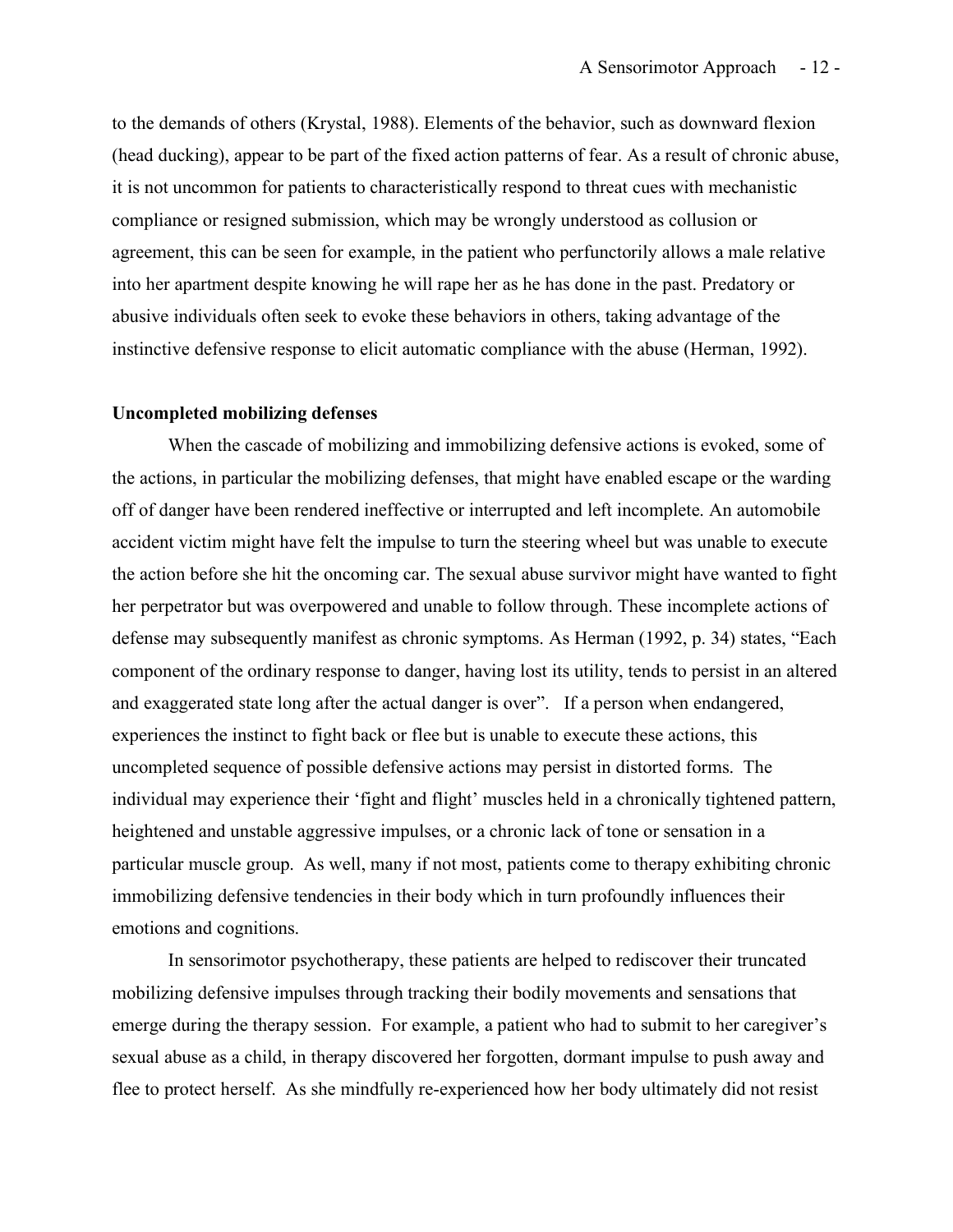the abuse and automatically submitted, she noticed a tightening in her jaw accompanied by muscle tension that went from the jaw down the neck into her shoulder and arm. In response to the therapist's encouragement to continue studying her tension, the tightening continued to increase, and her hands curled up into a fist. Being able to observe and attend to how her body wanted to respond then, she became aware of the previously aborted physical urge to not only punch at her father but also run away, reflected in a tightening and feeling of energy in her legs. These physical impulses that she did not, could not, act upon at the time of the abuse appeared spontaneously as she became meticulously aware of her physical sensations and impulses as she recalled the abuse in therapy. As she subsequently discovered, the truncated, lost impulses to resist had become encoded not only in the praxis of submission, but also as beliefs or automatic assumptions of "I don't deserve to defend myself."

Sensorimotor psychotherapy thus addresses the failed processing of the old trauma directly as it is 'found' in the present moment in the embodied experience of the patient. The sensorimotor-informed therapist carefully observes with the patient how the impulses to active or mobilizing defenses were overwhelmed, and how instead they resorted to the immobilizing defenses, they froze, submitted or became hypoaroused and "floppy" as Lewis, et al (2004) describes the mammalian immobilizing defense of feigning death. By evoking the somatic responses to the trauma in the session, the therapist helps the patient transform immobilizing defenses into mobilizing defenses. The patient can feel the full, completed experience of his or her capacity to defend through physical action, within her window of tolerance, instead of repeatedly re-experiencing the truncated, aborted, active defense or the frozen, dissociated or submissive immobilizing responses. Thus, prior to treatment, unresolved trauma insidiously predicts the individual's future before the future has happened. The future has been prescribed as hopeless by the past. Until our abused patient can experience the satisfaction of performing her active defensive actions fully, her future seemed to hold only further abuse and disappointment as she continuously fails to defend herself. As a patient consciously distinguishes her mobilizing physical defensive action from her immobilizing physical response to the original trauma, her new actions can become conscious and available to her, and as a result the future can hold more promise. Rather than insight alone, it is the actual *experience* of mobilizing action with conscious intention and awareness, while simultaneously addressing the cognitive distortions and emotional reactions that helps effect such change.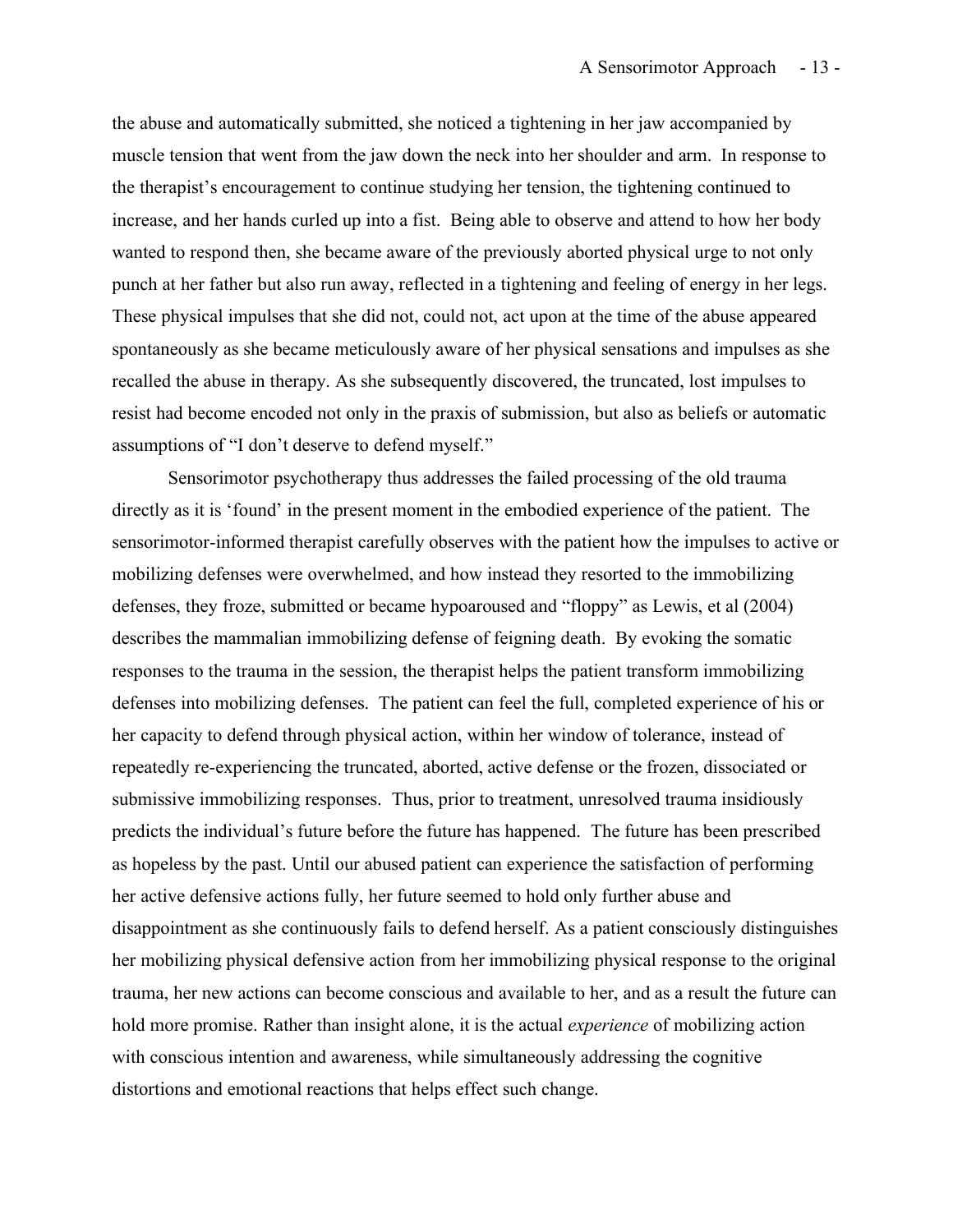#### **Sensorimotor Treatment: Bottom-up Interventions**

Thus, in place of focusing on the verbal description of traumatic events, sensorimotor treatment focuses on the re-activation of autonomic hyper- or hypoarousal and defensive action tendencies as these occur within the therapy hour. In a bottom-up approach, the narrative becomes a vehicle for activating these physiological responses and movements so that they can be studied and ultimately transformed. The therapist and client have an opportunity to work with the implicit elements of traumatic memories by directing the client's awareness away from the verbal components of memory to the non-verbal residue of the trauma. Somatic 'bottom-up' interventions that address the repetitive, unbidden, physical sensations of hyperarousal and hypoarousal, together with movement inhibitions, can then be integrated with more traditional 'top-down' interventions that help to transform the narrative of the trauma and facilitate the development of a reorganized somatic sense of self. The sense of self is represented not only in beliefs and emotional responses, but also in physical organization, postural habits and movements of the body. An integrated approach to soma and psyche helps these patients regulate their physical experiences so that their corresponding sense of self feels grounded, resourced and oriented toward present experience.

Sensorimotor psychotherapy builds on and adds to traditional, widely accepted psychotherapeutic understandings and principles. For instance, sensorimotor psychotherapy, along with talk therapies, (regardless of theoretical model) recognizes the necessity of a good therapeutic alliance between therapist and patient. However, the alliance in a sensorimotor treatment is built "bottom-up" as the therapist supplements for the patient as another pair of eyes and thoughtful appreciation of their difficulties, taking on the role of an "auxiliary cortex" for the client (Diamond, Balvin, & Diamond, 1963) and "affect regulator of the patient's dysregulated states in order to provide a growth-facilitating environment for the patient's immature affectregulating structures" (Schore, 2001 p. 17) That is, as the therapist tracks the patient's sensorimotor experience, he or she notices the physiological signs of dysregulation and applies the appropriate interventions to settle or increase arousal: adjusting voice tone, energy level, pacing, choice of vocabulary, mindful observation, movement, amount of emotional or cognitive content. As the patient experiences the calm and relief that accompanies optimal arousal, or a return to their window of tolerance, the therapeutic alliance is strengthened. With an increase in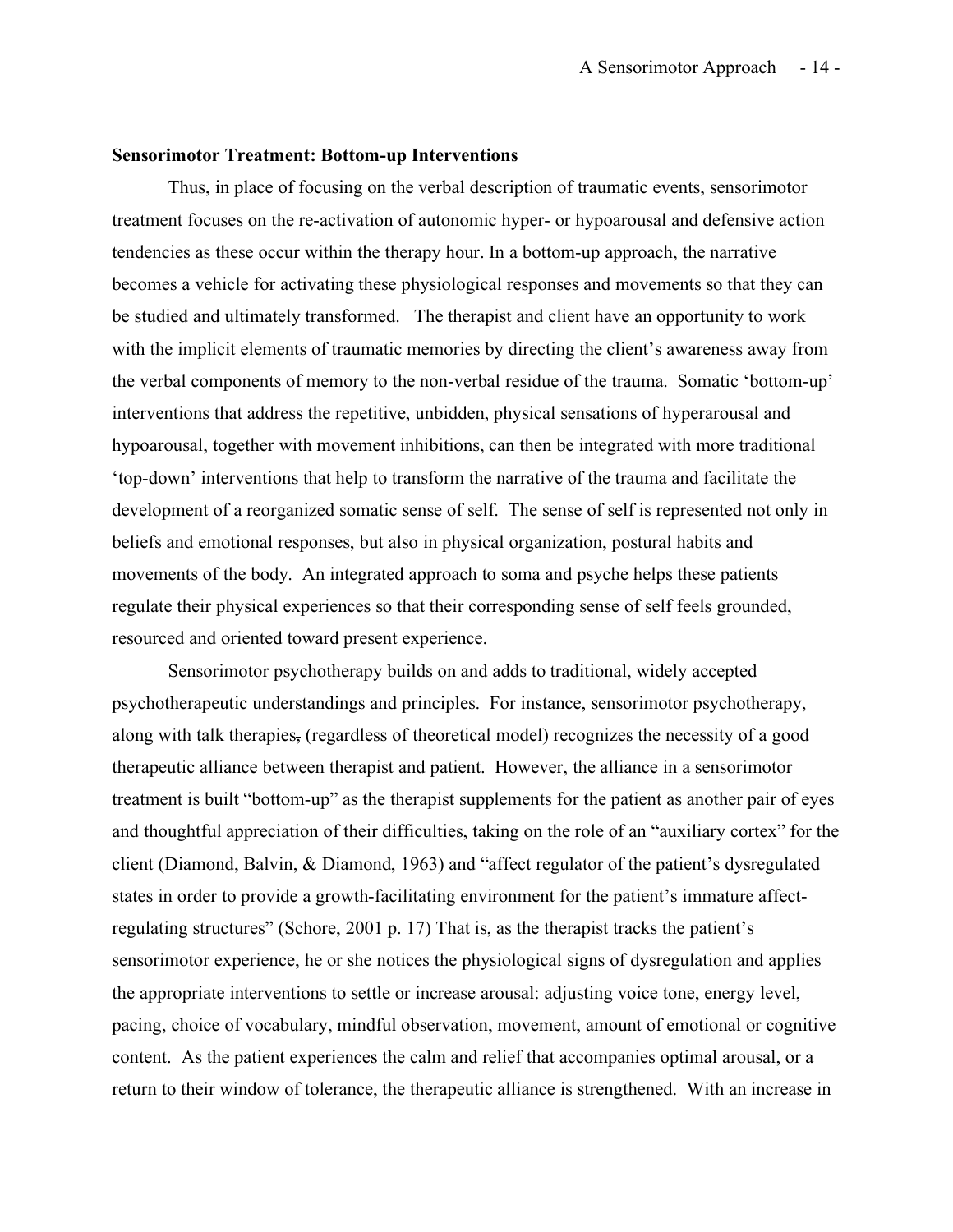the sense of safety the client's exploration system becomes less inhibited. Alternatively stated, as the client's chronic fear subsides she finds herself freer to explore both her inner and outer world like a child with a secure attachment base.

In the traumatized client chronically activated somatic defenses and their corresponding emotion of fear tends to override and inhibit the exploratory system which is also a wired-in mammalian motivational system. Panksepp (1998, p. 145) maintains that the exploration system "drives and energizes many mental complexities that humans experience as persistent feelings of interest, curiosity, sensation seeking, and, in the presence of a sufficiently complex cortex, the search for higher meaning". Evoking the patient's exploration system in therapy stimulates curiosity about how they can combat and/or inhibit habitual fear-based survival responses. At the moment of threat, instinctual survival defenses take precedence over cognitive functions. Long after the traumatic events are over, activation of the prefrontal cortices and cognitive functions can be intermittently inhibited in response to trauma-related stimuli (van der Kolk, et al., 1996), hindering the capacity for successful self-observation, exploration, and new learning. The therapist's job is to "wake up" the exploratory system by promoting a somatic sense of safety and cultivating the capacity for observation, curiosity and mindfulness in the client. Observation of present moment's experience engages the executive and observing functions of the prefrontal cortex, and the capacity to maintain this observing focus prevents clients from becoming overwhelmed by the re-activation of a traumatic event. For example, as a client discusses a traumatic motor vehicle accident in therapy, she is asked by her therapist to become interested in how she is organizing the experience—what is-happening inside her—as she begins to talk and think about her accident. The therapist gently and empathically interrupts the story to direct the client's awareness away from their verbal dialogue to her inner body sensations, movement impulses, and sensory experience. In a state of mindful observation, she notices that as she talks about the accident she has the thought she is going to die. Next, she observes her body tensing in response to the thought and she notes a feeling of panic. Rather than reliving this experience, as she might have if the therapist had not carefully directed her attention to the present moment's organization of it, she steps back, observes it with curiosity, and reports how it is manifesting internally now. The panic subsides, her heart rate returns to normal and she 'knows' at a body level that she did not die; she survived. With this somatic differentiation of 'having' an experience and exploring how she has 'organized' it, the traumatic event is relegated to the past,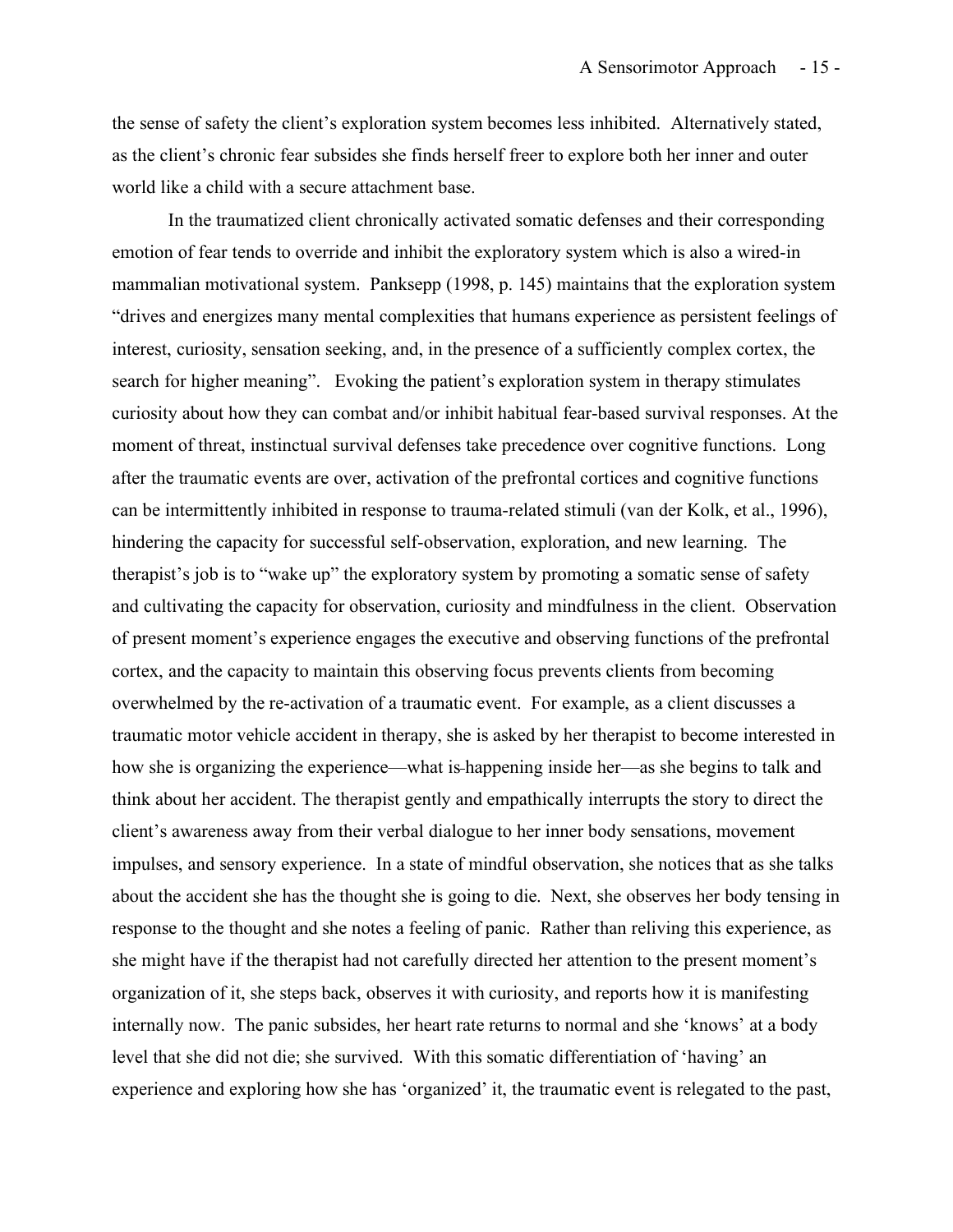it no longer causes her to 'have' the experience again, she experiences the felt sense that it is over: "I thought I was going to die, but I didn't."

Often, just by uncoupling trauma-related emotion from body sensation and attending exclusively to the physical sensations of the arousal (without attributing meaning or connecting emotion to it), the physiological responses diminish and settle. This conveys at a bodily level that the danger is past and all is now safe (Levine, 1997). These transformations at the sensorimotor level result in improvements in emotional and cognitive processing, emotions can be better tolerated, and cognitive processing reflects the incorporation of information from the body.

Martin, a Viet Nam veteran, came to therapy to "get rid of" nightmares and feelings of being chronically emotionally overwhelmed. In the course of sensorimotor psychotherapy, Martin learned to track his physiological arousal as he experienced it in his body. He learned to pay active attention to his rapid heart rate and the shaking and trembling that occurred after the original combat and which he had subsequently re-experienced intermittently over the years. Over the course of several therapy sessions he learned to describe his inner body sensations, noting the tingling in his arms preceding the shaking, the slight accelerated heart rate, and the increase of tension in his legs. As his capacity to observe and describe bodily sensations developed, he learned to accept these sensations without trying to inhibit them. The therapist instructed him to track these sensations as they moved or changed or "sequenced." Martin noticed that, as he tracked the sequence of sensations progressing through his body, the shaking gradually became quiet, his heart rate returned to baseline, and the tension in his legs diminished. Martin's body relaxed and his arousal quieted, he was less afraid and hopeless and he experienced a somatic feeling he described as "calm" and "safe."

Thus, in sensorimotor psychotherapy, top-down, cortically mediated functions are harnessed to *observe and facilitate* sensorimotor processing. Clients observe and report (both of which are cognitive functions) the interplay of physical sensations, movements and impulses and notice their internal reactions as they try out new physical actions. They also learn to observe the effects of their thoughts and emotions on their body; noticing in which part of the body they feel the impact of a particular thought or how the body organizes a particular emotion. Meaningmaking emerges from the observing and subsequent transformation of habitual response tendencies. For example, as Martin's body experienced the completion of the trembling and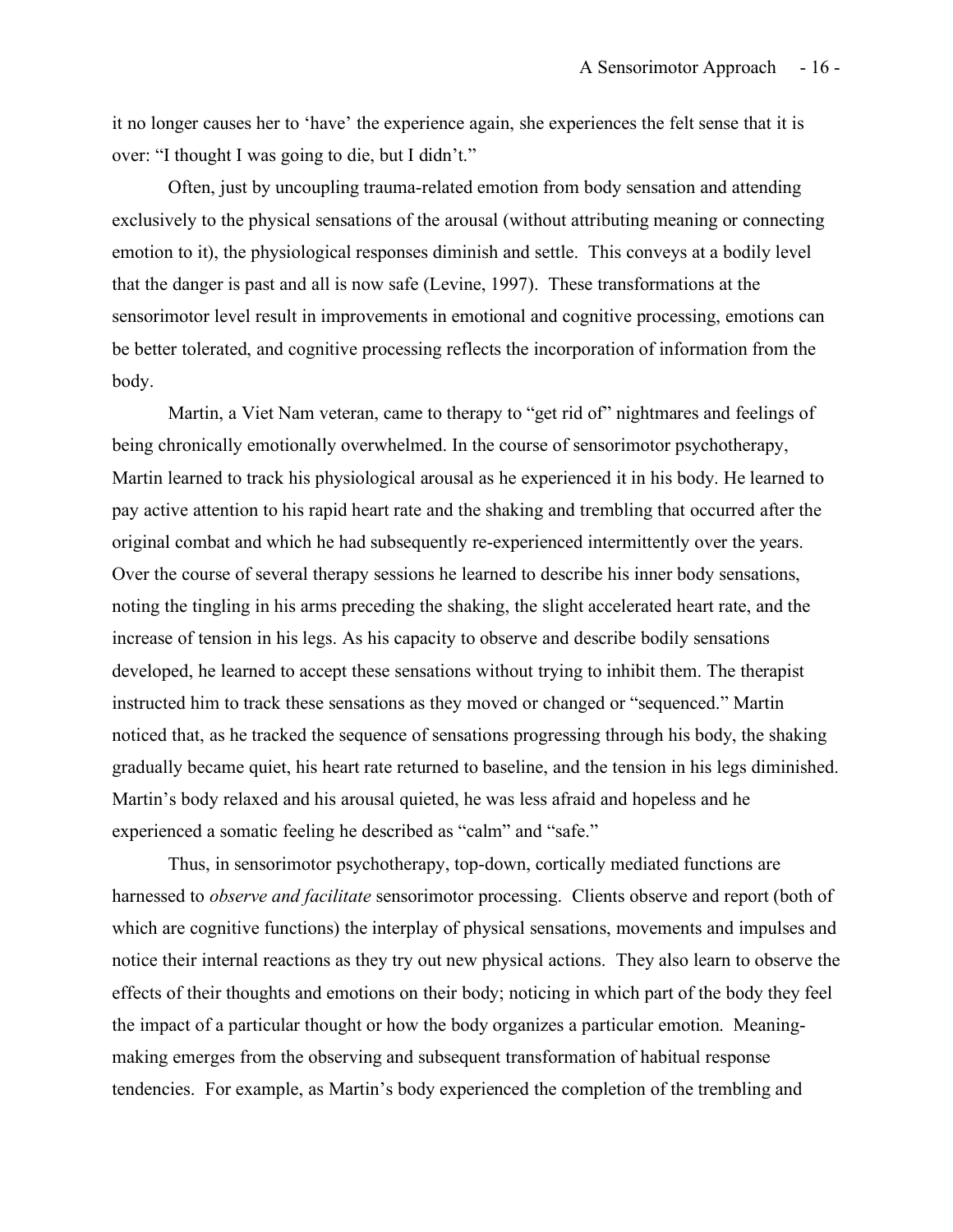shaking, he finally achieved the somatic experience of "peacetime" decades after the end of the Vietnam War. He could finally recognize the feelings of calm and safety meant the events which had continued to torment him were in the past. For the incest survivor who was able to finally execute mobilizing defensive responses, the meaning that emerged was, "I can defend myself." Integrated meaning-making was possible for these patients when they could experience a transformation of sensorimotor, emotional and cognitive responses to their traumatic experiences.

Thoughts and emotions are viable targets of intervention that can support resolution of the traumatic experience. Top-down approaches that attempt to regulate arousal, emotions and cognitions are a necessary part of trauma therapy, but if such interventions over manage, ignore or suppress body processes, traumatic responses may not be resolved. Similarly, bottom-up interventions that reinforce bottom-up hijacking, or fail to include cognitive processing as well, can sabotage integration of the effects of trauma and may lead to endless repetitive flashbacks, or hyposarousal states secondary re-traumatization, or chronic trauma kindling.

We believe that if the use of insight, understanding, and somatically informed top-down management of symptoms is thoughtfully balanced with bottom-up processing of trauma-related sensations, arousal, movement, and emotions the complex effects of trauma are more likely to respond to treatment. Effective treatments for trauma involve evoking the fragmented, cognitive, emotional *and* sensorimotor responses within the patient's window of tolerance, and facilitating new, adaptive responses which can lead to the integration of past and present, belief and body, emotion and meaning.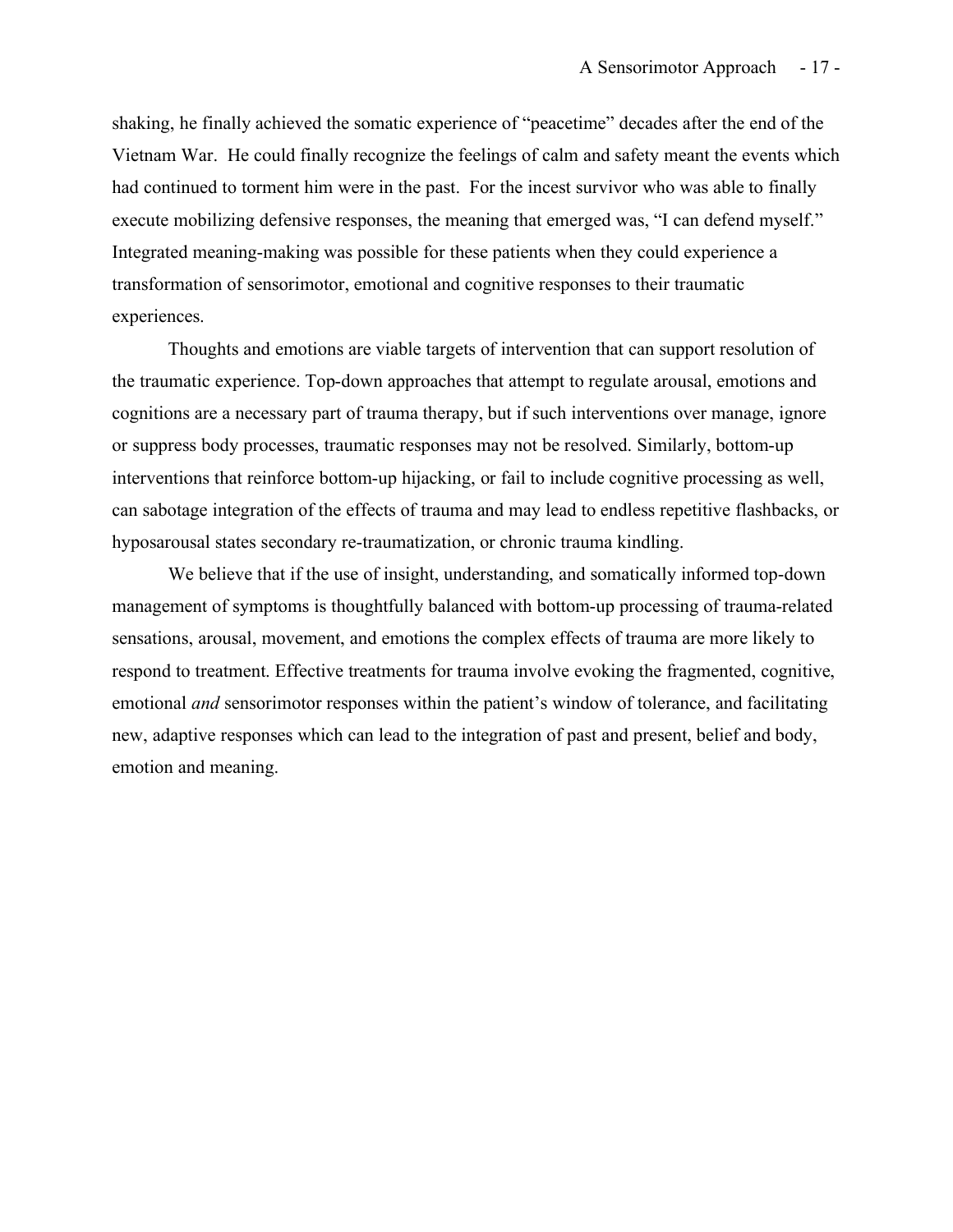#### **References**

- American Psychiatric Association. (2000). *Diagnostic and Statistical Manual of Mental Disorders*. (IV-TR) Washington DC.
- Aposhyan, S. (2004) *Bodymind paychotherapy: Principles, techniques and practical applications.* NY: WW Norton.
- Bowlby, J. (1988). *A secure base: Parent-child attachment and healthy human development*. Basic Books.
- Bradley, R., Greene, J., Russ, E., Dutra, M. A., Westen, D. (2005). A Multidimensional Metaanalysis of Psychotherapy for PTSD. *The American Journal of Ppsychiatry*., 162:2.
- Brewin, C. R., Dalgleish, T., Joseph, S. (1996) A duel representation theory of psot traumatic stress disorder. *Psychological Review*, 103(4), 670-686.
- Brewin, C. R., Holmes, E. A. (2003). Psychological theories of posttraumatic stress disorder. *Clinical Psychology Review*, 23(3), 339-76.
- Burnstein, A. (1986). Treatment noncompliance in patients with posttraumatic stress disorder. *Psychosomatics,* 27, 37-40.
- Chefetz, R. A. (2000). Affect Dysregulation as a way of life. *Journal of the American Acadamy of Psychoanalysis,* 28(2), 289-303.
- Chefetz, R. A. (2004). The Paradox of "Detachment Disorders: Binding-Disruption of Dissociative Process. *Psychiatry,* 67(3), 246-255.
- Chu, J. A. (1998). *Rebuilding shattered lives: The responsible treatment of complex posttraumatic and dissociative disorders*. New York: John Wiley & Sons.
- Cloitre, M. K., Stovall-McClough, M. R., Chemtob, C. (2004). Therapeutic Alliance, Negative Mood Regulation and Treatment Outcome in child Abuse-related Posttraumatic stress disorder. *Journal of Consulting and Clinical Psychology,* 72(3), 411-416.
- Cozolinno, L. (2002). *The Neuroscience of Psychotherapy: building and rebuilding the human brain*. New York: Norton and Company.
- Davidson, J. R., Jughes, D., Blazer, D. G., George, L. K. (1991). Post-traumatic stress disorder in the community: an epidemiological study. *Psyhological Medicine*,21, 713-721.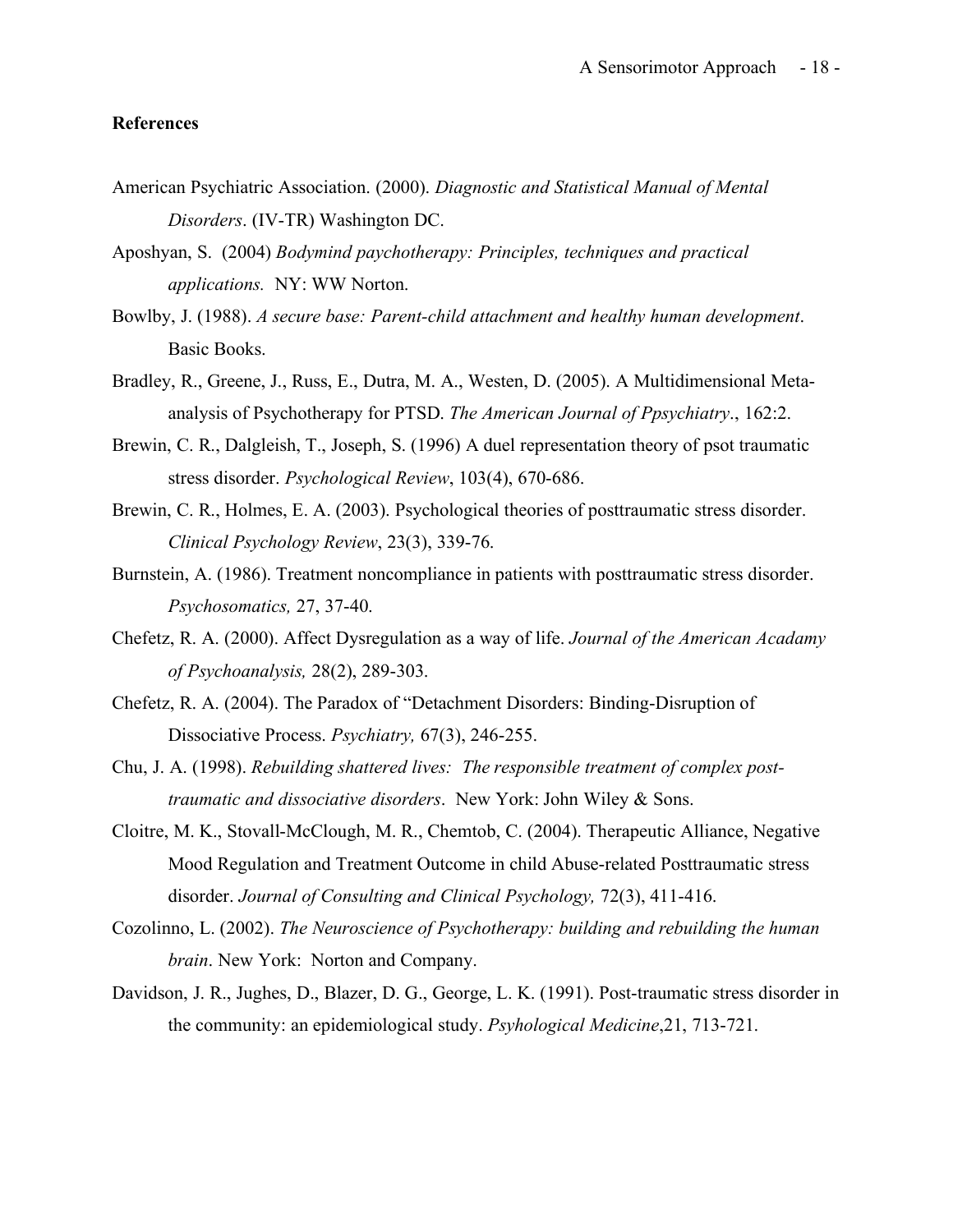- Devilly, G. J. & Foa, E. B. (2001). The investigation of exposure and cognitive therapy. Comment on Tarrier et al 1999. *Journal of Consulting and Clinical Psychology,* 69,114- 116.
- Diamond, S., Balvin, R. & Diamond, F. (1963). *Inhibition and choice*. New York: Harper and Row.
- Faustman, W. O. & White, P. A. (1989). Diagnostic and psychopharmacological treatment characteristics of 536 inpatients with posttraumatic stress disorder. *The Journal of Nervous and Mental Disease*, 177, 154-159.
- Fisher, A., Murray, E., & Bundy, A. (1991). *Sensory integration: Theory and practice*. Philadelphia: Davis.
- Foa, E. B. & Rothbaum, B. O. (1998). *Treating the trauma of rape: cognitive-behavioral therapy for PTSD*. New York: Guilford.
- Foa, E. B., Dancu, C. V., Hembree, E. A., Jaycox, L. H., Meadows, E. A., Street, G. P. (1999). A comparison of exposure therapy, stress inoculation training, and their combination for reducing posttraumatic stress disorder in female assault victims. *Journal of Consulting and Clinical Psychology,* 67 (2), 194-200.
- Grigsby, J., & Stevens, D. (2000). *Neorodynamics of Personality*. New York, London: Guilford Press.
- Herman, J. (1992). *Trauma and recovery*. New York: Basic Books.
- Herman, J. L. (1995). Complex PTSD: *A syndrome in survivors of prolonged and repeated trauma in Psychotraumatology*. New York: Plemum Press.
- Holman, E. A., Silver, R. C. (1998). Getting 'stuck' in the past: temporal orientation and coping with trauma. *Journal of Personality and Social Psychology,* 74, 1146-1163.
- Kepner, J. (1987) *Body Process: A gestalt approach to working with the body in psychotherapy*. NY: Gestalt Institute of Cleveland Press.
- Krystal, H. (1988). *Integration and self-healing: Affect, trauma, alexithymia*. Hillsdale, NJ: Analytic Press.
- Kurtz, R. (1990). Body-centered psychotherapy: The Hakomi method. Mendicino, CA: LifeRhythm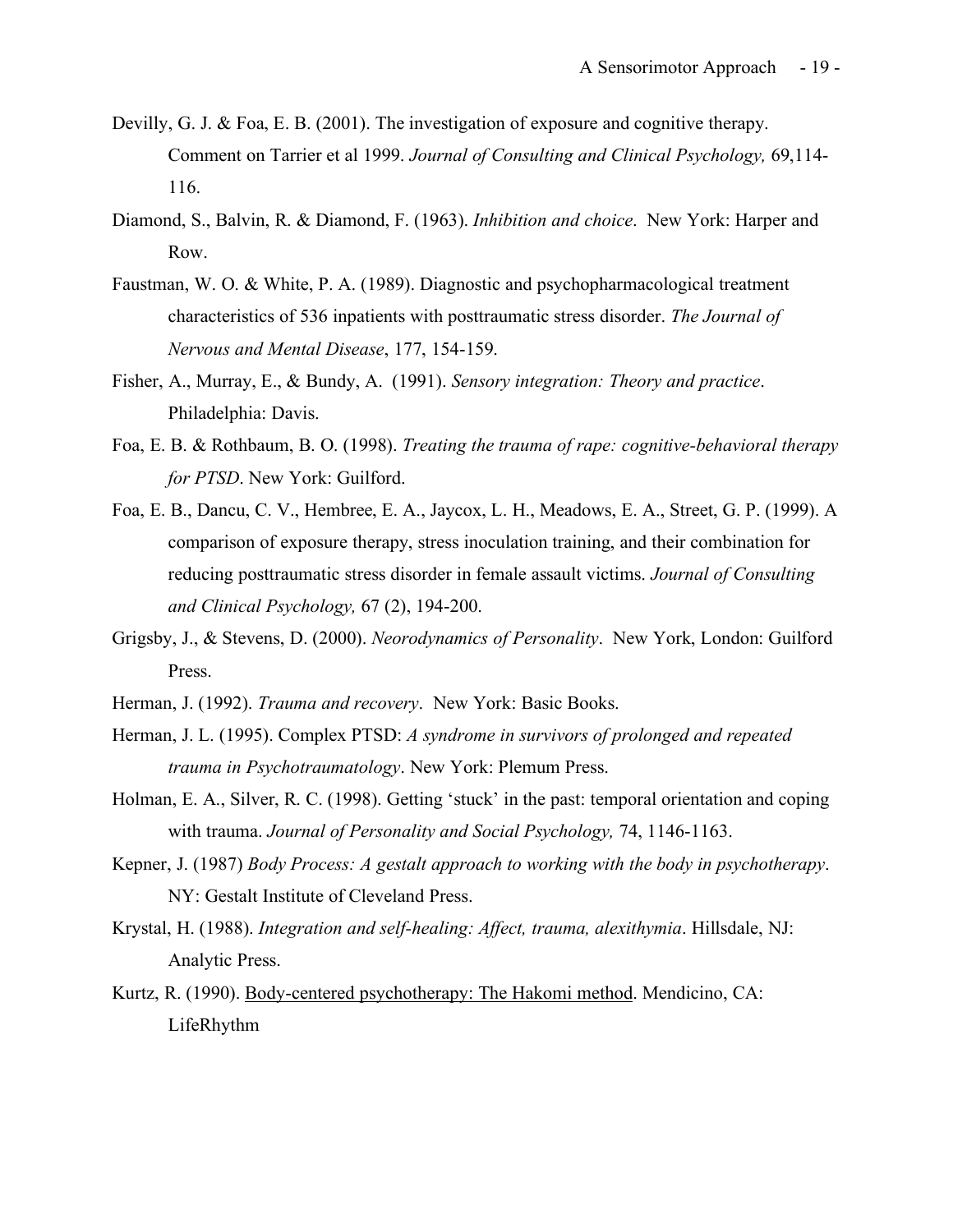Kulka, R. A., Schlenger, W. E., Fairbank, J. A., Hough, R. L., Jordan, BK, Marmar CR, et al. (1990). *Trauma and the Vietnam War Generation: Report of Findings From the National Vietnam Veterans Readjustment study.* New York: Brunner/Marzel.

- Lanius, R. A., Bluhm, R. L., Lanius, U., Pain, C. A Review of Neuroimaging Studies of Hyperarousal and Dissociation in PTSD: Heterogeneity of Response to Symptom Provocation. *J Psychol Res*, In Press.
- Lanius, R. A., Williamson, P. C., Boksman, K., Densmore, M., Gupta, M., Neufeld, R.W. et al. (2002). Brain activation during script-driven imagery induced dissociative responses in PTSD: A functional magnetic resonance imaging investigation. *Biological Psychiatry, 52,* 305-311.
- LeDoux, J. (1996). *The emotional brain: The mysterious underpinnings of emotional life*. New York: Simon & Schuster.
- LeDoux, J. (2002). *Synaptic Self: How our brains become who we are*. Penguin Group.
- Levine, Peter with Ann Frederick. (1997). *Waking the tiger: Healing trauma*. Berkeley, CA: North Atlantic Books.
- Lewis, L., Kelly, K. & Allen, J. (2004) *Restoring hope and trust: An illustrated guide to mastering trauma*. Baltimore, MD: Sidran Institute Press.
- MacLean, P.D. (1985). Brain evolution relating to family, play, and the separation call. *Archives of General Psychiatry,* 42, 405-417.
- Marks, I., Lovell, K., Noshirvani, H., Livanou, M., Thrasher, S. (1998). Treatment of posttraumatic stress disorder by exposure and/or cognitive restructuring: a controlled study. *Archives of General Psychiatry,* 55(4), 317-25.
- Misslin, R. (2003). The defense system of fear: behavior and neurocircuitry Le systeme defensif de la peur: comportement of neurocircuiterie. *Neuroophysiiologie-clinique*, 3355-66.
- Nemeroff, C. B. (2004). Neurobiological Consequences of Childhood Trauma. *The Journal of Clinical Psychiatry,* 65 (suppl I), 18-28.
- Nijenhuis, E.R.S. (1999). *Somatoform dissociation: Phenomena, measurement, and theoretical issues*. The Netherlands: Van Gorcum and Comp. B. V.
- Nijenhuis, E.R.S., Van der Hart, O. (1999). Forgetting and reexperiencing trauma: From anesthesia to pain. In Goodwin, J. and Attias, R. *Splintered reflections: Images of the body in trauma.* Basic Books.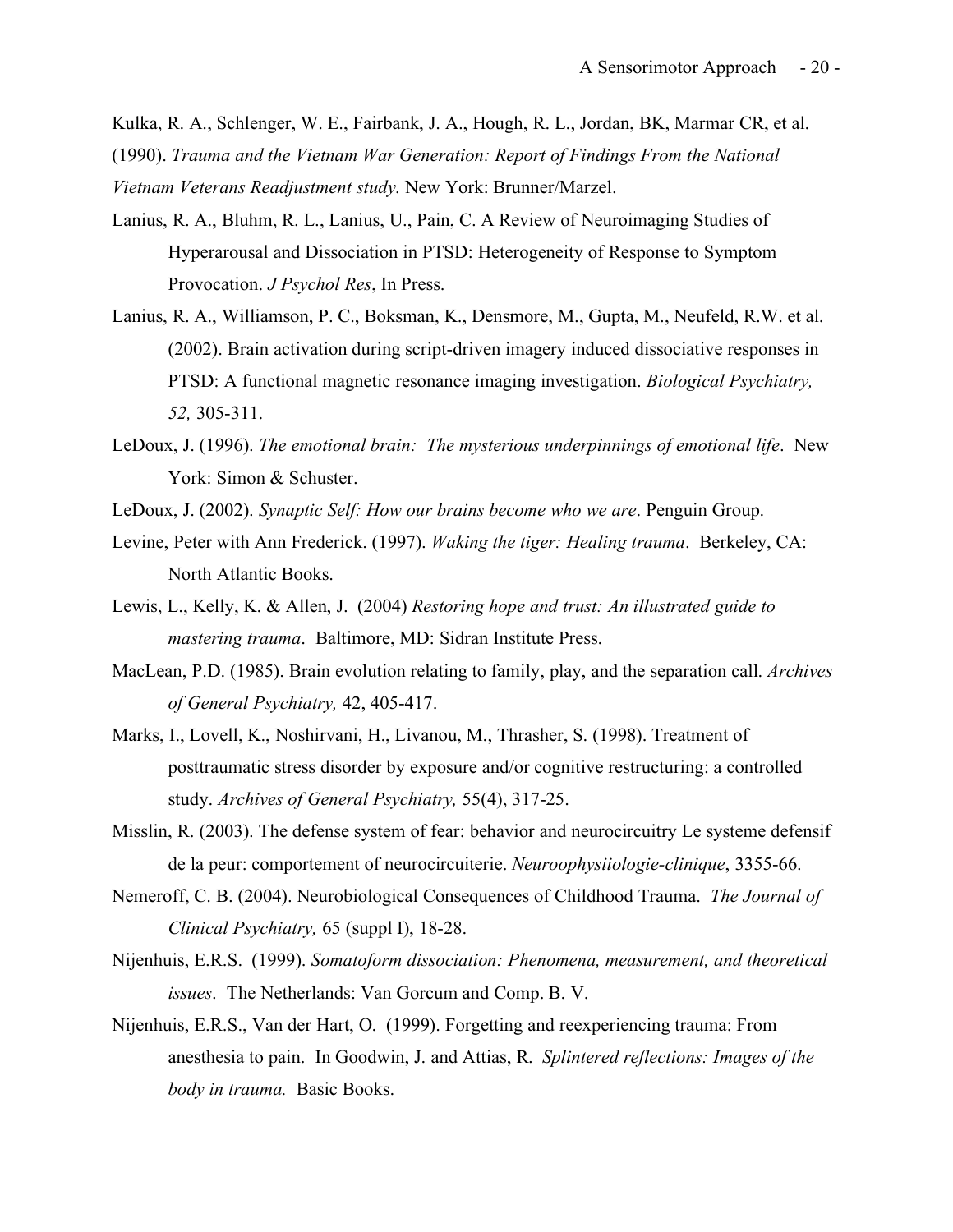- North, C. S., Nixon, S. J., Shariat, S., Mallonee, S., McMillen, J. C., Spitznagel, E. L., et al. (1999). Psychiatric disorders among survivors of the Oklahoma City bombing. *JAMA*, 282, 755-762.
- Ogden, P., & Minton, K. (2000). Sensorimotor Psychotherapy: One Method for Processing Traumatic Memory. *Traumatology*, VI (3), article 3.
- Ogden, P. Minton, K. & Pain, C. (In press). Trauma and the Body: The Theory and Practice of Sensorimotor Psychotherapy, forthcoming with W. W. Norton.
- Orr, S., McNally, R.J., Rosen, G.M., & Shalev, A.Y. (2004). Psychophysiological reactivity: Implications for conceptualizing PTSD. In G.M. Rosen (ed.), *Posttraumatic Stress Disorder: Issues and Controversies*. Chichester, England: John Wiley & Sons.
- Panksepp, J. (1998). *Affective neuroscience: The foundations of human and animal emotions*. New York: Oxford University Press.
- Pitman, R. K., Altman, B., Greenwals, E., Longpre, R. E., Macklin, M. L., Poire, R. E., et al. (1991). Psychiatric complications during flooding therapy for posttraumatic stress disorder. *Journal of Consulting and Clinical Psychology,* 52,17-20.
- Porges, S.W. (1995). Orienting in a defensive world: Mammalian modifications of our evolutionary heritage. A polyvagal theory. *Psychophysiology,* 32, 301-318. Cambridge University Press.
- Post, R. M., Weiss, S. R. B., Smith, M. A. (1995). Sensitization and Kindling: Implication for the evolving neural substrates of Post-traumatic stress disorder. In M. J. Freidman, D. S. Charney and A. Y. Deutch (Ed.), *Neurobiological and Clinical Consequences of Stress: From Normal Adaptation to PTSD*. Philadelphia: Lippincott-Raven Publishers.
- Rosen, G.M. (ed., 2004). *Posttraumatic Stress Disorder: Issues and Controversies*. Chichester, England: John Wiley & Sons.
- Rothschild, B. (2000). *The body remembers: The psychophysiology of trauma and trauma treatment.* New York: W.W. Norton & Company.
- Scaer, R. C. (2001). The Neurophysiology of Dissociation and Chronic Disease*. Applied Psychophysiology and Biofeedback*, 26(1), 73-91.
- Schore, A. (2001). The effects of early relational trauma on right brain development, affect regulation, and infant mental health. *Infant Mental Health Journal*, 22, 201-269.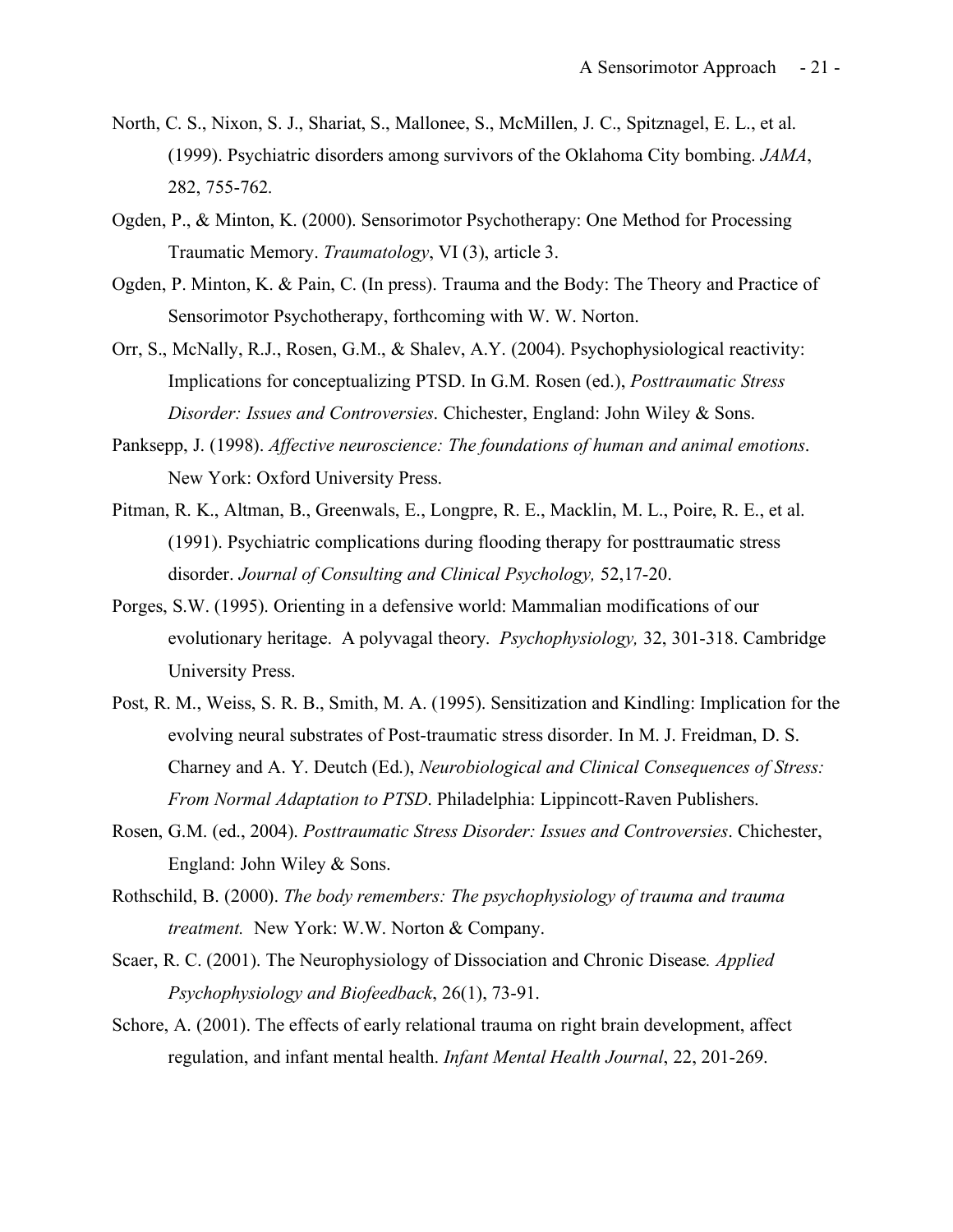- Schore, A.N. (2002). Dysregulation of the right brain: a fundamental mechanism of traumatic attachment and the psychopathogenesis of posttraumatic stress disorder. *The Australian and New Zealand Journal of Psychiatry*, 36(1), 9-30.
- Scott, M. J., Stradling, S. G., (1997). Client compliance with exposure treatments for posttraumatic stress disorder. *Journal of Traumatic Stress,* 10, 523-526.
- Shapiro, F. (1989). Efficacy of the Eye Movement Desensitization procedure in the treatment of traumatic memories. *Journal of Traumatic Stress,* 2, 199-223.
- Siegel, D. (1999). *The developing mind*. New York: The Guilford Press.
- Sykes, W. M. (2004). The Limits of Talk: Bessel van der Kolk wants to transform the treatment of trauma *Psychotherapy Networker, 28 (1)* 30-41.
- Tarrier, N. (2001). What can be learned from clinical trials? Reply to Devilly and Foa *Journal of Consulting and Clinical Psychology,* 69,117-118.
- Tarrier, N., Sommerfield, C., Pilgrim, H. & Humphreys, L. (1999). Cognitive therapy or imaginal exposure in the treatment of posttraumatic stress disorder. Twelve-month follow-up*. The British Journal of Psychiatry*, 175, 571-5.
- Ursano, R. J., Bell, C., Eth, S., Friedman, M., Norwood, A., Pfefferbaum, B. et al. (2004). Practice guideline for the treatment of patients with acute stress disorder and posttraumatic stress disorder. *American Journal of Psychiatry*, 161, 3-31.
- Van der Hart, O. & Steele, K. (1999). Relieving or Reliving Childhood Trauma? A Commentary on Miltenburg and Singer. *Theory and Psychology*, 9, 533-540.
- Van der Hart, O., Nijenhuis, E., Steele, K., & Brown, D. (2004). Trauma-related dissociation: conceptual clarity lost and found. *Australian and New Zealand Journal of Psychiatry,* 38, 906-914.
- Van der Hart, O; van Dijke, A., van Son , M, & Steele, K. (2000) Somatoform dissociation in traumatized world war 1 combat soldiers: A neglected clinical heritage. *Journal of Trauma and Dissociaiton*, 1(4), 33-66
- van der Kolk, B., McFarlane, A.C. & Weisaeth, L. (Eds.). (1996). *Traumatic stress: The effects of overwhelming experience on mind, body and society.* New York: Guilford Press.
- van der Kolk, B.A. (1994) The body keeps the score: Memory and the emerging psychobiology of post traumatic stress. *Harvard Review of Psychiatry, 1,* 253-265.